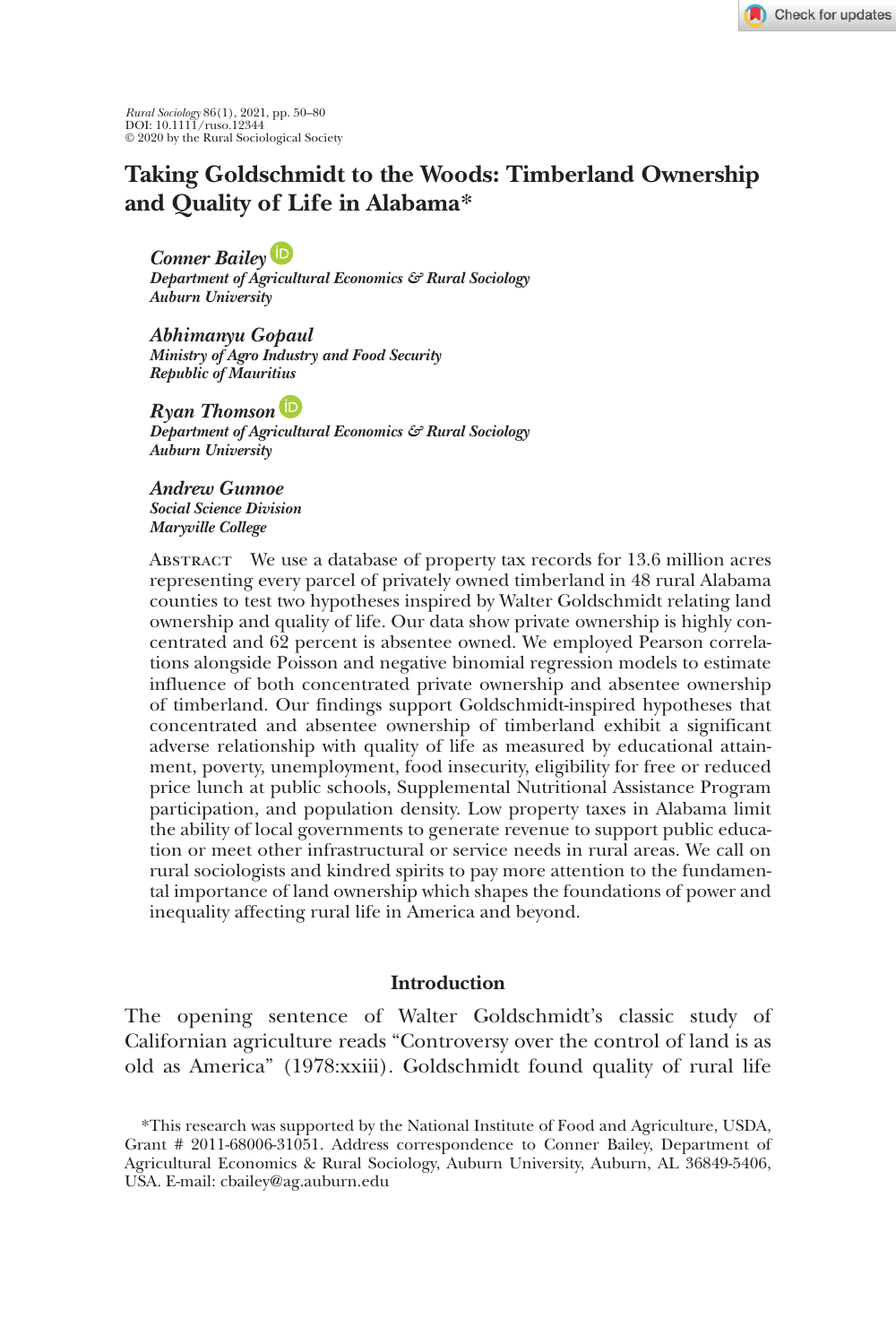suffers where ownership or control of land is highly concentrated in the hands of absentee corporations.<sup>1</sup> A series of studies by rural sociologists and others have explored what has come to be known as the Goldschmidt hypothesis, generating fruitful discussions about the changing structure of agriculture in the United States (U.S.) (e.g., Ashwood, Diamond, and Thu 2013; Gilles and Dalecki 1988; Green 1985; Harris and Gilbert 1982; Lobao, Shulman, and Swanson 1993; Lyson, Torres, and Welsh 2001; Lyson and Welsh 2005; Welsh 2009). The focus of this literature has been on the industrial organization of production, however, not on the fundamental question of land ownership itself.

Our purpose is to return to Goldschmidt's original focus on ownership and control of land and specifically to investigate the social consequences of highly concentrated ownership and absentee ownership of timberland in Alabama, where timberland occupies 70 percent of the land and 94 percent is privately owned. $\frac{2}{3}$  In doing so, we build on the work of other scholars who have focused on timberland ownership and who found inspiration in Goldschmidt's work (reviewed below). We contribute to this discussion through analysis of a unique dataset based on tax record data for every parcel of privately owned timberland in all 67 Alabama counties in the year 2012 (some 800,000 records detailing ownership of 19.6 million acres). Our data reveal a high level of concentration: six corporate owners control 10 percent of the total (1.9 million acres) and the top 30 owners control over 20 percent (4 million acres). Out of an estimated 432,000 owners of timberland in Alabama (Pan, Zhang, and Butler 2007:117), we found only 1,208 who own 1,000 acres or more; as a group, they control 7 million acres, 36 percent of total privately owned timberland in the state. Furthermore, our data reveal that 59 percent of all privately owned timberland in Alabama is absentee owned. Using county as our unit of analysis, we test two Goldschmidtinspired hypotheses, that (1) concentration of timberland ownership and (2) concentration of absentee ownership of timberland both are

1Control and ownership are not necessarily the same thing. Timberland owners may cede control through long-term leases or as investors engage professional managers who effectively control the land (Gunnoe et al. 2018). Creditors who underwrite the purchase of land also may have a degree of control. Recognizing these distinctions, we want to be clear that our data in this study are based on ownership as reported in county tax records.

<sup>2</sup>The U.S. Department of Agriculture Forest Service defines timberland as forestland capable of producing 20 cubic feet of industrial wood per acre per year and not withdrawn from production. The broader term "forestland" refers to land at least 10 percent stocked by forest trees of any size, or formerly had such tree cover (Hartsell and Cooper 2013:64, 69). Our focus is on timberland, which represents 99.7 percent of all forestland in Alabama (Hartsell and Cooper 2013:1).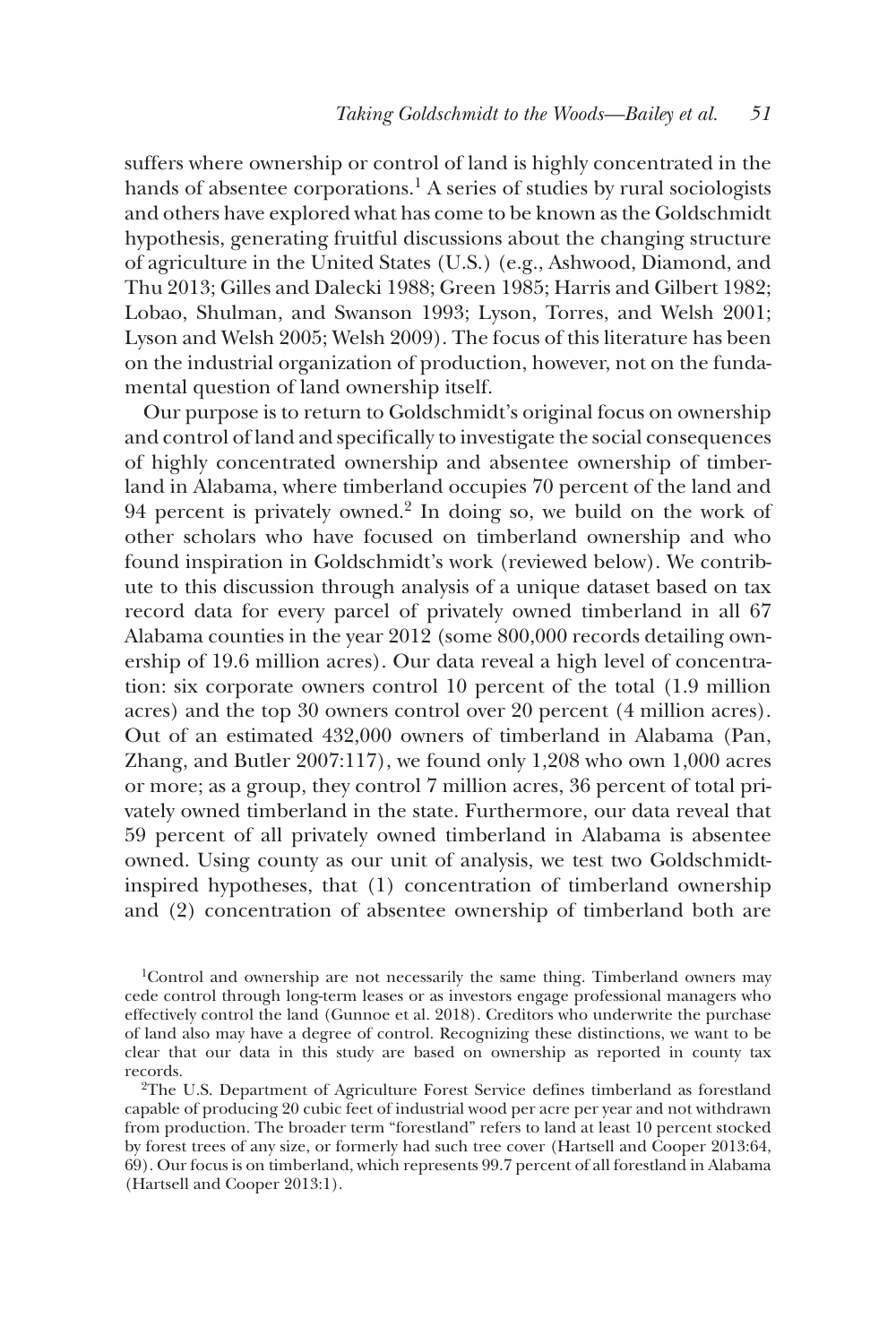negatively correlated with quality of life in rural Alabama. Publicly owned timberlands controlled by federal, state, and local government agencies are excluded from our analysis.<sup>3</sup>

## **Centrality of Land**

Ownership of land "is central to sociological analysis of rural social change" (Varghese et al. 2006) and "a critical determinant of social, economic, and cultural power in society" (Jackson-Smith and Petrzelka 2014). Despite wide recognition that land ownership is of fundamental importance, this topic largely has been ignored not only in the Goldschmidt hypothesis literature but also in the rural sociology literature as a whole. Garkovich and Bell (1995) found less than two percent of all articles published in *Rural Sociology* between 1936 and 1995 dealt with issues of land tenure. Our count of articles published between 1996 and 2018 shows only 2.2 percent covered land tenure and only half of these dealt with land in the U.S. This is not to say that rural sociologists have ignored land tenure and property rights. In 1993 and again in 2014, Charles Geisler and colleagues put together two special issues in *Rural Sociology* on land tenure. In addition, the work of Bertrand (1962), Kusel (2001), Kusel and Fortmann (1991), and Sorokin, Zimmerman, and Galpin (1930) deserve mention. Nonetheless, we wish to argue that such limited and sporadic investigation of land ownership impedes our ability to understand underlying factors affecting rural life and, more broadly, inequalities in society.

One issue where the question of land ownership has attracted substantial contemporary interest relates to the phenomenon of land-grabbing (McMichael 2014). The World Bank reported the sale in 2009 alone of 56 million hectares for large-scale farm development, with 70 percent of that total in Africa (Deininger and Byerlee 2010:xiv). Most of the literature on land-grabbing has focused on Africa and Latin America (e.g., Borras et al. 2012; McMichael 2014), but increasingly scholars and activists are examining this phenomenon in the U.S. (Fairbairn 2014; 2020; Gunnoe 2014, 2016; Gunnoe and Gellert 2010). Land in the U.S. also has become attractive to international investors. Eight percent of total privately owned timberland in Alabama (1.6 million acres) is foreign-owned, with The Netherlands (926,000 acres) and Canada (295,000 acres) being home to the largest international investors (USDA Farm Service Agency n.d.). One commonality between international land-grabbing and the

 $3$ Public lands total 1,229,800 acres and include national forests (604,600 acres), miscellaneous federal lands (262,700 acres), state lands (240,600 acres), and county/municipal lands (121,900 acres) (Hartsell and Brown 2002).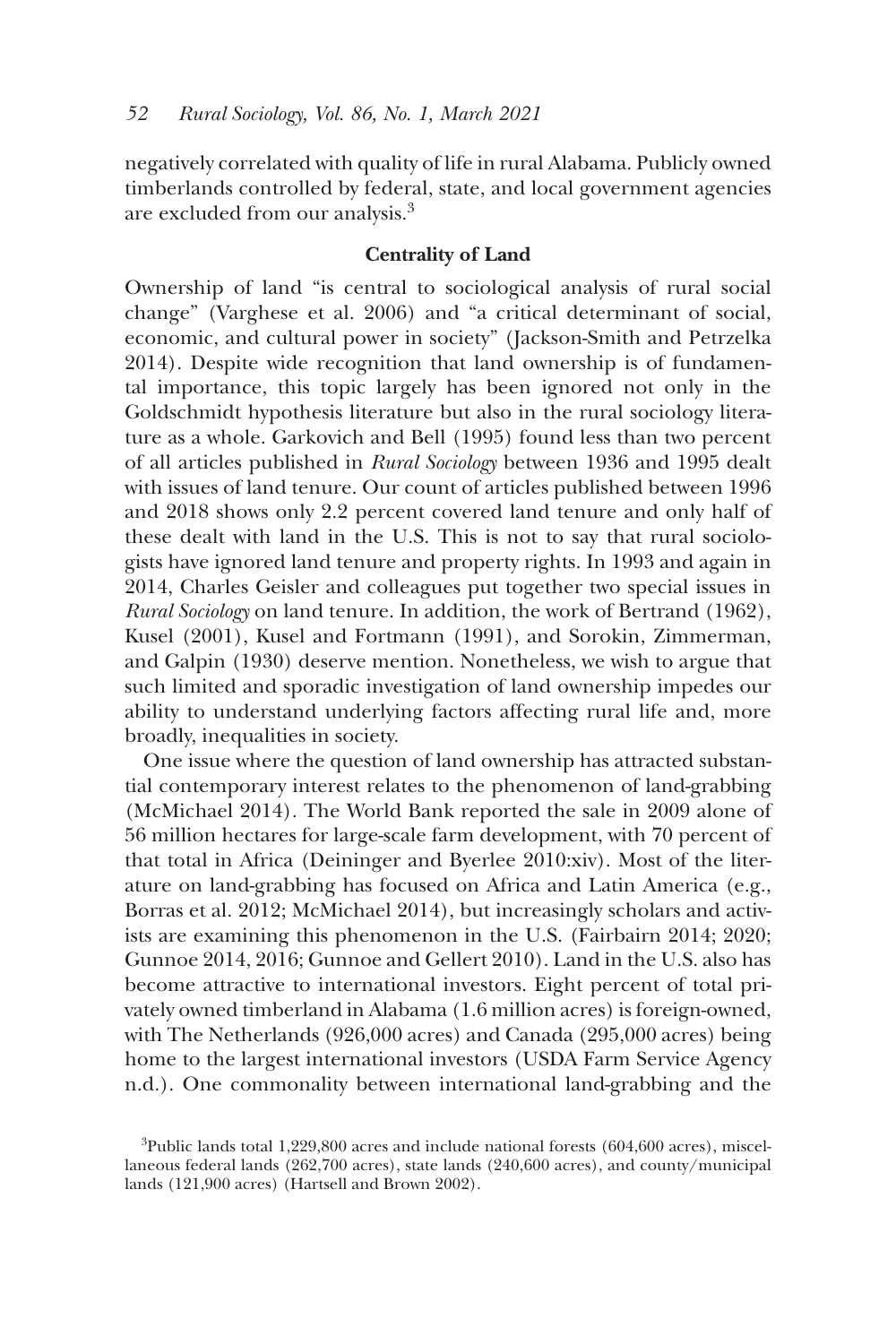U.S. counterpart is the increase of both concentration and absentee ownership of land (Borras et al. 2012).

A central constraint to examining ownership of land is that data are extremely difficult to come by (Geisler 1993) and there is a natural tendency to study that which is most easily measured (Wollenberg 2000). A full year of effort was needed to compile our database due to resistance in some county courthouses despite the public nature of property tax records.4 Thirty years ago, the Appalachian Land Ownership Task Force (ALOTF 1983) faced the same obstacles we encountered in obtaining land ownership data.

The ALOTF study documented ownership patterns affecting over 20 million acres of land (and 7 million acres of mineral rights) in 80 counties within six Appalachian states (compared to our 20 million acres in 67 Alabama counties). Key findings of *Who Owns Appalachia?* were that one percent of all owners controlled 53 percent of all land in the study area and 72 percent were absentee owners. Corporations owned 40 percent of all land and 70 percent of mineral rights. Summarizing the study, Gaventa (1998:234) reports "Absentee and concentrated ownership of the land and natural resources means that wealth has been drained from the region and its people." Combined with low property taxes, consequences included insufficiently funded public schools, health care, or other social services associated with developing human capital (Gaventa 1998:236). Based on ALOTF data, Goodstein (1989:520) similarly argued that "concentrated and absentee ownership of resources has (1) reduced public investment in human capital and physical infrastructure, and (2) inhibited diversification and growth of the local economy." Gaventa (1998) and Goodstein (1989), among other authors (e.g., Williams 1979; see also Gaventa 1980), have called Appalachia an "internal colony" because outside economic interests use control over natural resources and domination over political actors to extract wealth while paying insufficient taxes to promote local development.

A more recent study found continuing concentration of absentee corporate ownership of land and mineral rights in West Virginia (West Virginia Center on Budget & Policy and the American Friends Service Committee 2013). The top 25 owners, dominated by timber and energy companies, control nearly 18 percent of the state's 13 million acres of privately owned land. Unlike the ALOTF study, or the present study, the authors of "Who Owns West Virginia" benefitted from a state database of real property ownership.

<sup>4</sup>Alabama state agencies sometimes ignore the state's Open Records Act or resist efforts of citizens to gain access to public data (Whitmire2019).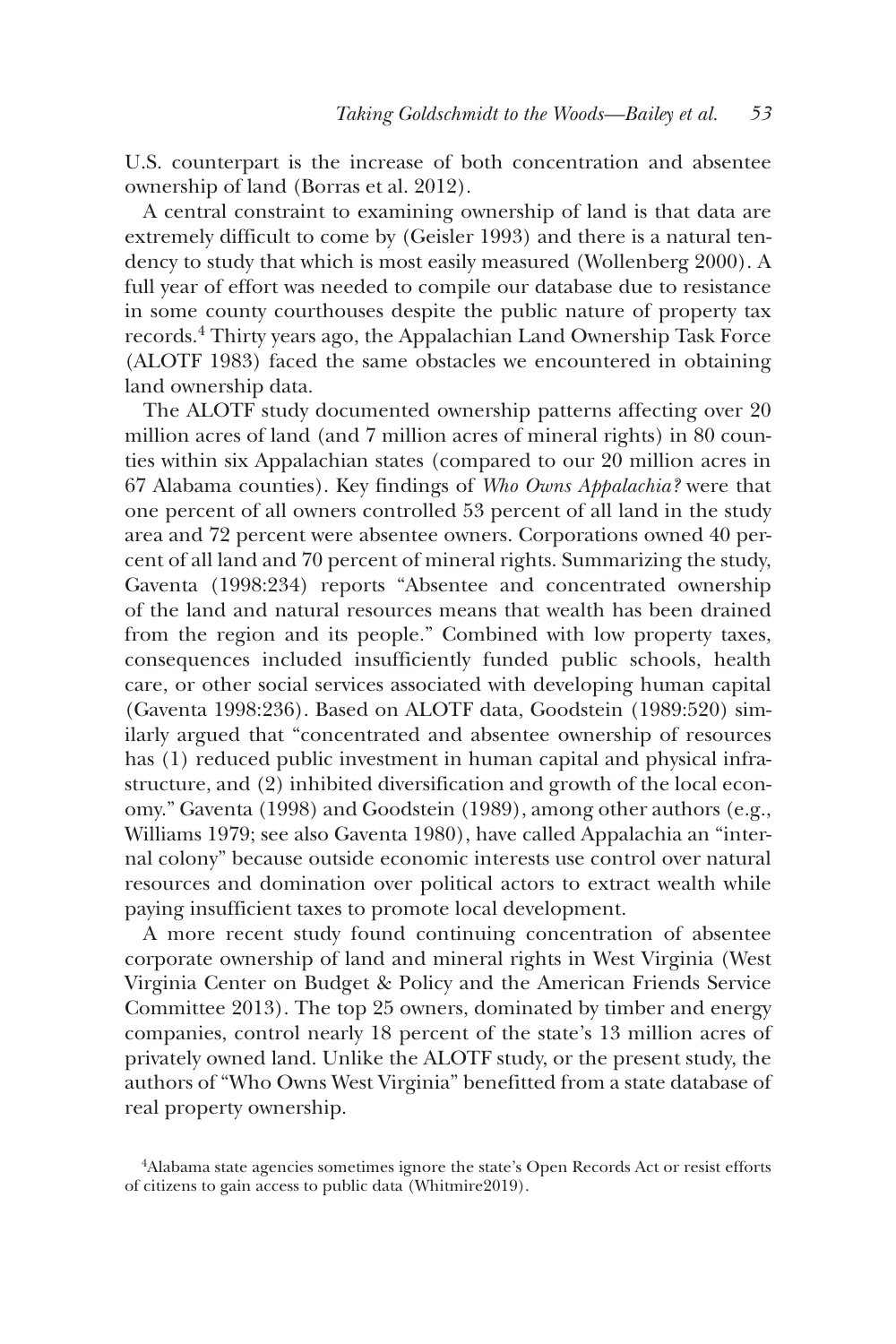Like Appalachia, concentrated and absentee ownership of land has reduced much of rural Alabama to the status of an internal colony. Alabama has the lowest property taxes (state and local combined) in the U.S. (Newman and O'Brien 2011; PARCA 2019). Property taxes on agricultural land and timberland receive favorable tax treatment through "current use" rules (Alabama Department of Revenue 2019). Current use tax rules have been adopted by many states and are designed to protect family farm and timberland owners where market values would drive up taxes beyond what could reasonably be supported by farming or growing timber (Flick, Krietemeyer, and Hickman 1989). Each state has a method for establishing the taxable (assessed) value of such land. In Alabama, the assessed value of the most productive timberland in 2019 was \$76.20 per acre and owners pay annual property taxes ranging from \$1.33 to \$3.89 per acre, depending on millage rates of individual counties (Alabama Department of Revenue 2019). Comparison of current use values and millage rates between non-metropolitan Alabama counties bordering four neighboring states showed timberland owners in Alabama paying one half (Florida) to one-third (Georgia, Tennessee, and Mississippi) what timberland owners in neighboring states pay (Table 1).

No study comparable to that of ALOTF has since been attempted despite the authors' clear statement as to the importance of such data. "It is difficult to develop rational policy options relative to landownership issues in the absence of accurate, complete, and public data on ownership." Other authors (e.g., Geisler 1993, 1995; Wunderlich 1979, 1993) have made the same argument, but decades later land ownership data remains fragmented and difficult to assemble. Such work is important as we hope our study demonstrates.

## **Long History of Concentrated Timberland Ownership in Alabama**

Forests dominated the landscape of Alabama and much of the South before the 19<sup>th</sup> century. Much of the land subsequently was cleared for agriculture, but soil erosion and the Great Depression led to abandonment of many farms and, over time, natural regeneration of forests (Walker 1991). During the 1930s and 1940s, technical advances made it possible to produce paper from loblolly and other pines native to the South. By the 1950s, paper companies began investing in the South and planting extensive pine plantations (Bliss and Bailey 2005). A high degree of concentration was apparent as early as 1960, when 40.5 percent of timberland was in holdings of 1,000 acres or more (Alabama Department of Conservation 1960). This figure increased to 48.6 percent by 1973 before gradually decreasing to 43 percent by 1990 (Alabama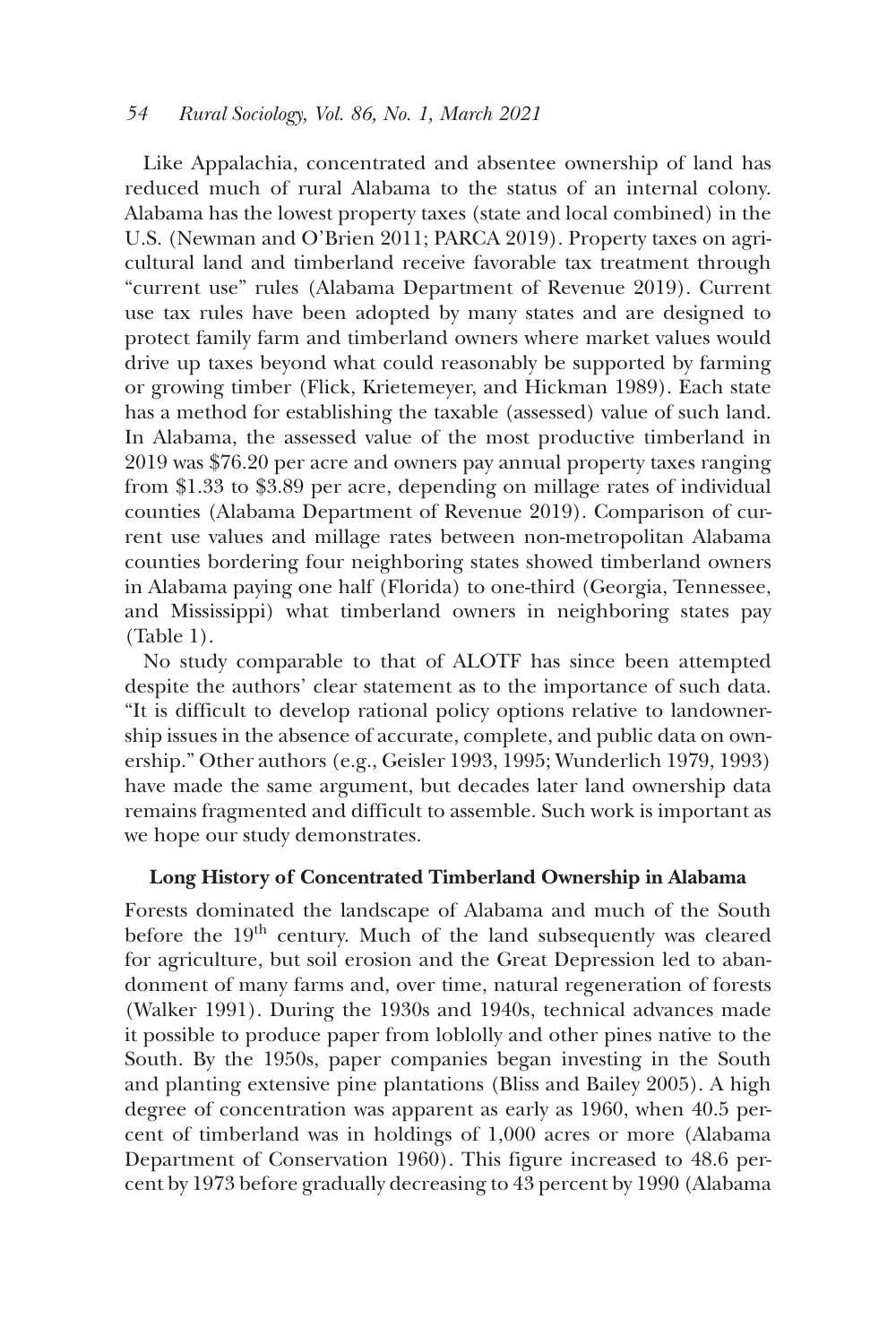| $\vdots$           |             |
|--------------------|-------------|
|                    |             |
| See of             |             |
|                    |             |
|                    |             |
|                    |             |
|                    | $\sim$<br>ļ |
|                    |             |
| i                  |             |
| $ax \text{ on } x$ |             |
|                    |             |
| j<br>I             |             |
|                    |             |
| l                  |             |
|                    |             |
| į                  |             |
|                    |             |
| Ĩ.                 | I           |
| l                  |             |
| י<br>ו<br>Ĕ<br>E   | י<br>ו      |

| State                | County             | Value, Best Soil Type (\$)<br>Current Use Appraised                                                                                              | Assessment<br>Rate (%) | Value (\$)<br>Assessed | Millage<br>Rate  | Property<br>acre (\$)<br>fax per | Iax as Percent Neighboring<br>Alabama County Property<br>County                                                                                                                                                                                                                               |
|----------------------|--------------------|--------------------------------------------------------------------------------------------------------------------------------------------------|------------------------|------------------------|------------------|----------------------------------|-----------------------------------------------------------------------------------------------------------------------------------------------------------------------------------------------------------------------------------------------------------------------------------------------|
| Tennessee<br>Alabama | auderdale<br>Wayne | 762                                                                                                                                              | 29                     | 76.20                  | 35.0             | 2.67                             | 50.7%                                                                                                                                                                                                                                                                                         |
| Florida              | Holmes             | 762                                                                                                                                              |                        | 76.20<br>333.00        | 15.5873          | 51                               | 54.3%                                                                                                                                                                                                                                                                                         |
| Alabama<br>Florida   | Escambia<br>Geneva |                                                                                                                                                  |                        | 333.00                 | 13.7362<br>32.10 | 2.45<br>1.57                     | 58.4%                                                                                                                                                                                                                                                                                         |
| Alabama              | Escambia           | 760                                                                                                                                              |                        | 76.20                  | 35.0             | 2.67                             |                                                                                                                                                                                                                                                                                               |
| Mississippi          | <b>Narke</b>       | 288                                                                                                                                              | īΟ                     | $43.20\,$              | 107.02           | 4.62                             | 28.8%                                                                                                                                                                                                                                                                                         |
| Alabama              | Choctaw            | 760                                                                                                                                              |                        | 76.20                  | 17.50            | 1.33                             |                                                                                                                                                                                                                                                                                               |
| Georgia              | Harris             | 833                                                                                                                                              |                        | 333.20                 | 27.10            | 0.60                             | $33.8\%$                                                                                                                                                                                                                                                                                      |
| Alabama              | Chambers           | 760                                                                                                                                              |                        | 76.20                  | 42.50            | 3.24                             |                                                                                                                                                                                                                                                                                               |
|                      |                    | cel or set of contiguous (not parchwork) parcels and requires a 10 year non-development covenant. In 2018, Georgia established a third category. |                        |                        |                  |                                  | 10 year non-development covenant. Forest Land Protection Act provides for no acreage limit, but does require a minimum of 200 acres in a par-<br>Note: In Georgia, there are three types of current use exemption. Conservation Use Value properties are limited to 2,000 acres and require a |

 $\overline{1}$ cel or set of contiguous (not patchwork) parcels and requires a 10 year non-development covenant. In 2018, Georgia established a third category, Note: In Georgia, there are three types of current use exemption. Conservation Use Value properties are limited to 2,000 acres and require a cc. a secure consideration of paramons, parecess and requires a ray beam according to the according to consider<br>Qualified Timberland Property, with no restrictive covenants but with lands valued at 175% of FLPA and CUV lan Qualified Timberland Property, with no restrictive covenants but with lands valued at 175% of FLPA and CUV land. Using Harris County as an example, QTP lands would be taxed at \$15.85 an acre. As of October 2019, no land in Harris County had been converted to QTP. example, QTP lands would be taxed at \$15.85 an acre. As of October 2019, no land in Harris County had been converted to QTP.

Source: Telephone interviews on November 19, 2019 with tax assessors of listed counties in Tennessee, Florida, Mississippi, and Georgia plus *Source:* Telephone interviews on November 19, 2019 with tax assessors of listed counties in Tennessee, Florida, Mississippi, and Georgia plus millage and current use valuation data from the Alabama Department of Revenue (2019). millage and current use valuation data from the Alabama Department of Revenue (2019).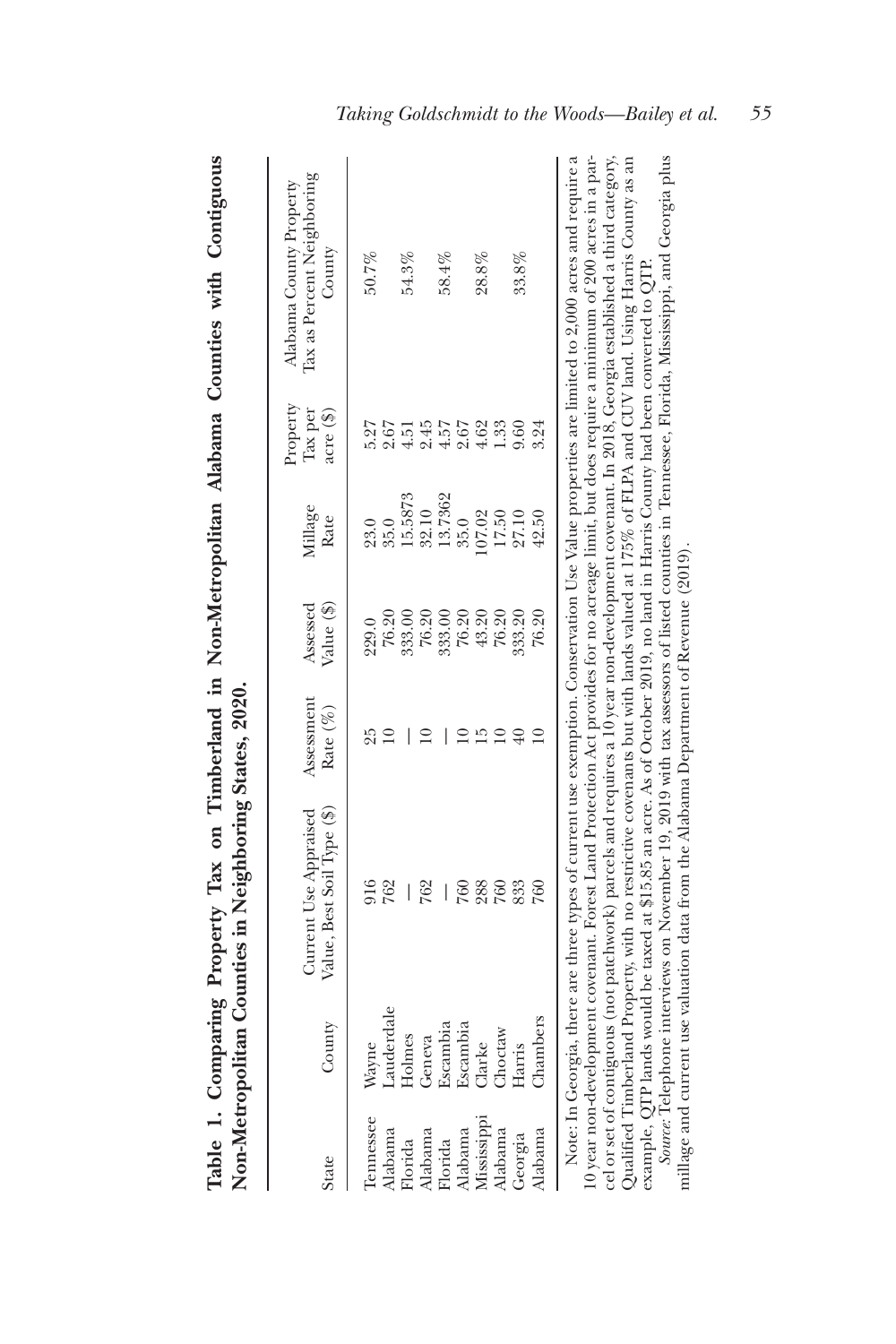Forestry Commission 1973, 1982, Alabama Forestry Commission, 1990). Corporations in the pulp and paper industry were the primary investors, by 1973 having purchased 4.2 million acres of timberland in Alabama (Hedlund and Earles 1973), gradually increasing to 4.7 million acres by 1990 (Vissage and Miller 1991).

Three studies of private timberland ownership in Alabama were directly inspired by the Goldschmidt hypothesis. Both Sisock (1998) and Bliss, Sisock, and Birch (1998) used county-level ownership data from the Alabama Forestry Commission (1990) and found that ownership was most highly concentrated in the poorest counties of the state. They also noted that low property taxes and generous tax abatements given to the pulp and paper industry (see also Joshi et al. 2000) limited ability to invest in schools, roads, and other infrastructure that could improve quality of life in these rural counties.

A third Goldschmidt-inspired study was conducted by Bailey and Majumdar (2014:141) who used property tax records from 50 of 67 Alabama counties to estimate 61 percent of all timberland was absentee owned and 36 percent of this total involved out-of-state owners. They found absentee ownership was negatively correlated with per capita income and educational attainment, and positively correlated with percent of students eligible for free or subsidized meals in public schools. They concluded the high rate of absentee ownership led to a flow of income being drained from the local economy. Limited employment opportunities in the forestry sector and low property taxes on timberland, they noted, provided little support for investments in human capital or local rural development.

Since 1990, and in particular during the period 2000–2008, corporations in the forest products industry sold most of their lands—approximately 50 million acres nationally (Bliss et al. 2010; Gunnoe, Bailey, and Ameyaw 2018). This large-scale divestiture was motivated by shareholders who reasoned the value of timberland should be used to pay down corporate debt and buy back stock shares, thus increasing share values (Gunnoe 2014). The primary buyers of these lands were other corporations and financial managers and investors classified as Timber Investment Management Organizations (TIMOs) and Real Estate Investment Trusts (REITs). TIMOs manage land for investors (e.g., pension funds) which own land as a financial asset but lack timberland management expertise. REITs are corporations which own land on behalf of shareholders and enjoy a tax-free status as long as they distribute 90 percent of their profits directly to shareholders and have minimal income from any form of manufacturing activity.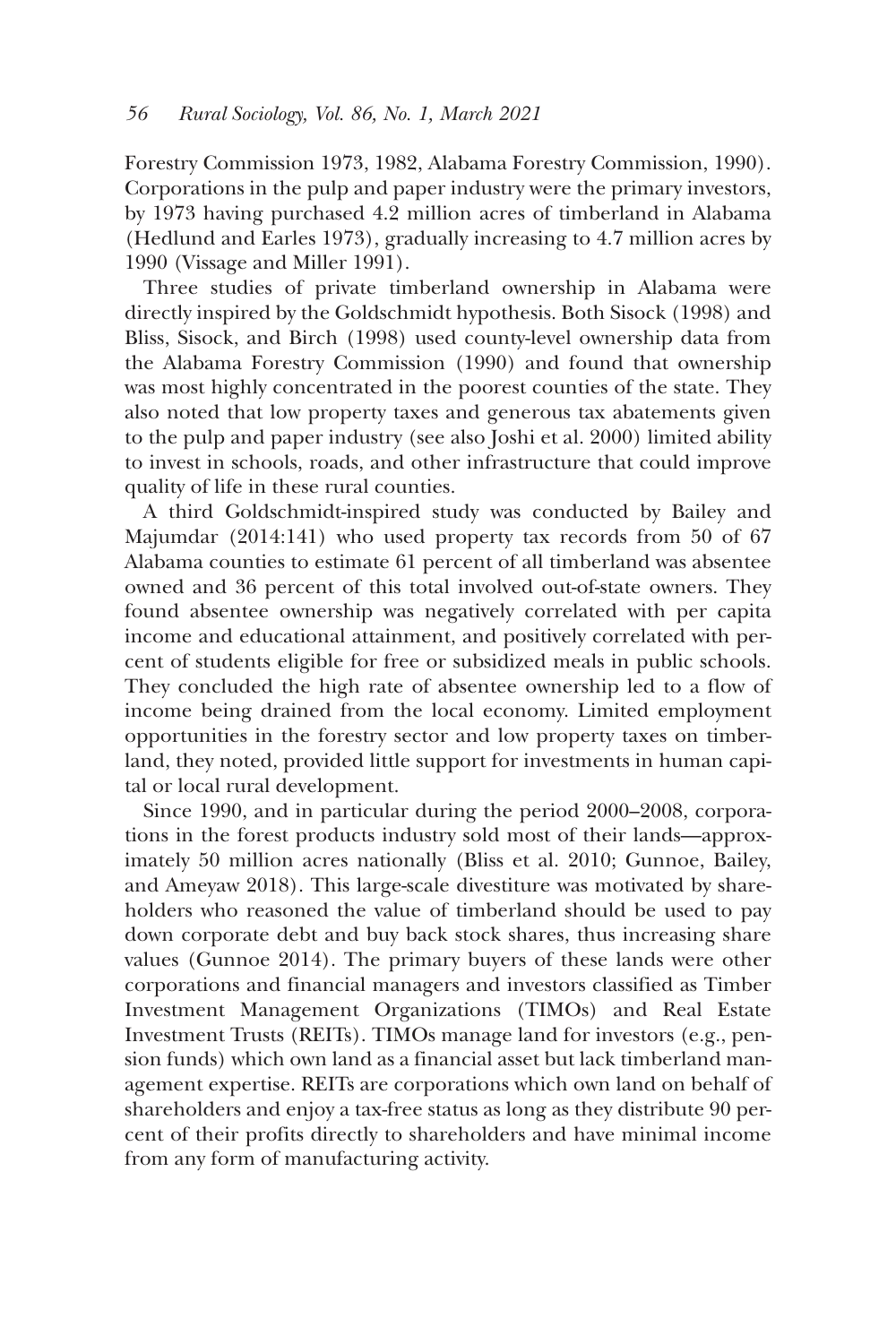TIMOs and REITs have replaced paper companies as the largest owners of timberland in Alabama. The five largest owners of timberland in Alabama are either TIMOs or REITS, owning 1.9 million acres representing 10 percent of all privately owned timberland in the state. Similar changes in timberland ownership are happening elsewhere in the U.S., where three REITs and six TIMOs own a combined 31.4 million acres (FORISK 2018). The connection between absentee TIMO and REIT investors with the land or people who live near their land is distant at best (Gunnoe et al. 2018).

## **Resource Dependency**

Resource dependency is a concept denoting conditions under which particular communities or regions are heavily reliant on one type of economic activity (Krannich et al. 2014). Research on resource dependency dates back to the work of Landis (1938) and Kaufman and Kaufman (1946), emerging as a central concern for rural sociologists in the early 1990s when federal policy in the U.S. effectively put off limits most publicly owned timberland, an action which had particularly important consequences for the Pacific Northwest (Lee, Field, and Burch 1990). In the long run, the consequence of resource dependency is social and economic marginalization and declining standards of living (Carroll and Lee 1990; Cook 1995; Freudenburg 1992; Machlis and Force 1988; Machlis, Force, and Balice 1990).

Previous research has established that resource dependency, and specifically timber dependency, is widespread in Alabama and elsewhere in the South (Bliss and Bailey 2005; Bliss, Walkingstick, and Bailey 1998; Norton, Howze, and Robinson 2003; Overdevest and Green 1995). In Alabama, Howze, Robinson, and Norton (2003) used percent employment in forestry manufacturing to identify 19 rural timber dependent counties. Compared to other rural Alabama counties, they found timber dependent counties had higher unemployment rates, a higher proportion of the population using the Supplement Nutritional Assistance Program (SNAP), lower levels of educational attainment, and higher infant mortality rates.

A variety of theories and measures have been applied to understanding the connection between resource dependency and quality of life (Humphrey et al. 1993), but none have focused on the concentration of land ownership as a key factor in the equation. Machlis and Force (1988) noted most measures of timber dependency rely on economic variables such as percentage of total employment in forest industries, percentage of industry sales dependent on forest sector products, percentage of income attributable to the forest sector, and indices reflecting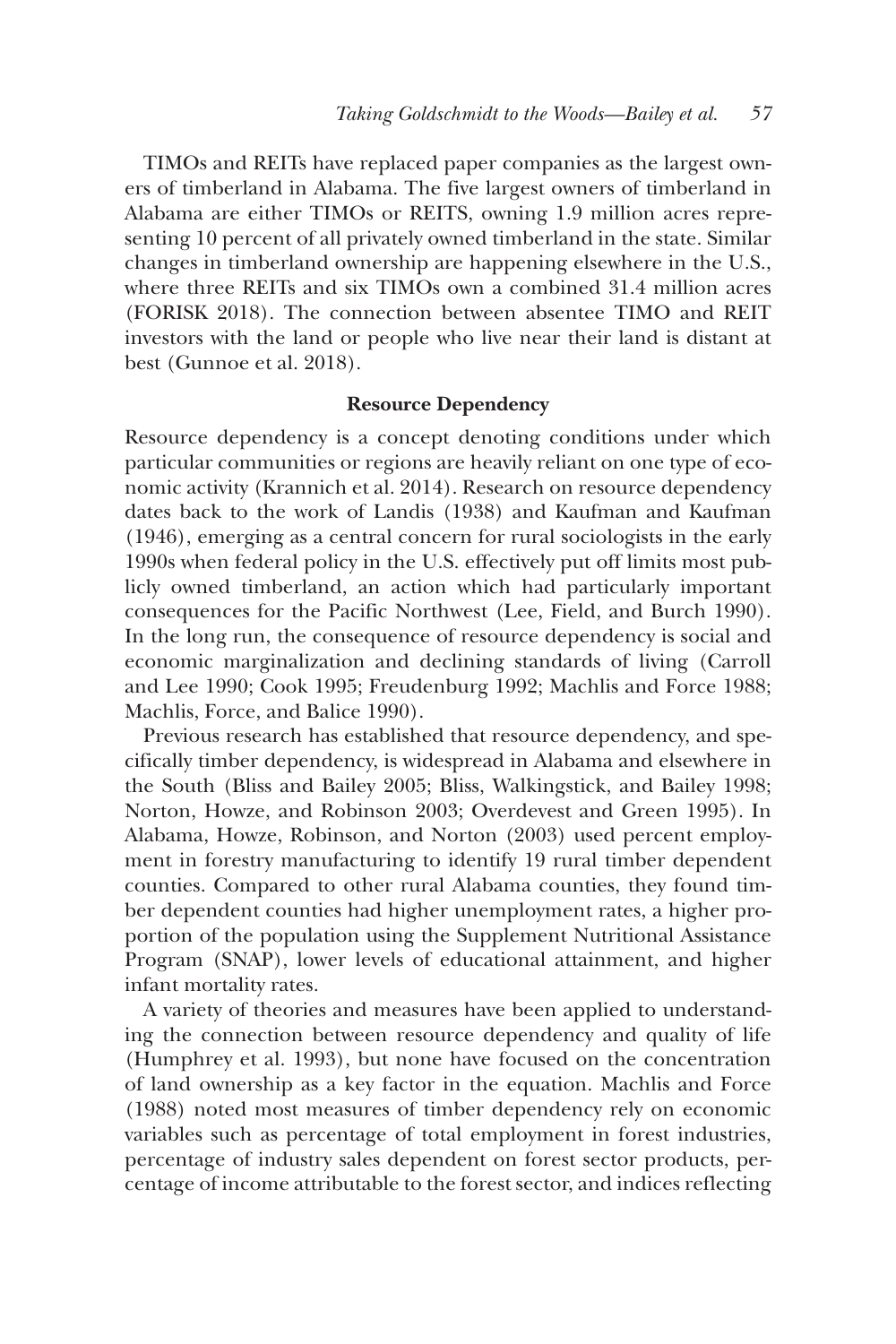per capita timber harvest and forest area. These variables have the virtue of being easily measurable on the basis of available secondary data, but they address only a limited set of sociological concerns (Fisher 2001; Freudenburg and Gramling 1994; Stedman 2013; Stedman, Parkins, and Beckley 2004).

The only resource dependency study where landownership was considered a factor in resource dependency was the 1991 study by Kusel and Fortmann (and the related 2001 article by Kusel) of forest dependent communities in northern California. In their study area, absentee owners controlled most of the privately owned timberland and the U.S. Department of Agriculture Forest Service controlled most of the public timberland (p. 221). They reported "One of the most important findings of this study is that the concentration of control of forest resources, especially in the hands of outsiders, both public and private, is associated with lower community well-being" (p. 216).

## **Data and Methods**

In this section, we describe our data and methods. We excluded from our analysis 19 Alabama metropolitan counties where over half of the population lived in urban areas (2,500 or more), doing so because economies of such counties are so complex that the impact of concentrated timberland ownership on social and economic well-being would be muted. Our study universe is the remaining 48 counties where over 50 percent of the population resided in rural areas. In Table 2, we present data showing that the percentage of land in holdings of 1,000 acres and more, and the percentage of absentee ownership both are higher in rural counties than the state average.

## **Land Ownership Data**

Data on private timberland ownership were collected from the revenue commissioners in each of Alabama's 67 counties and are for the year 2012. In some counties, data were made freely available in electronic form. In other counties, we purchased data sets from a private vendor. In approximately half the counties neither option was available and obtaining data often required repeated phone calls. The process took almost exactly one year but ultimately resulted in a complete census of all privately owned timberland in Alabama.

Our measure of concentration is the percent of timberland in a county privately owned by any form of ownership entity (individuals, partnerships, trusts, corporations) in holdings of 1,000 acres and more. Our unit of analysis is the county and not the ownership entity, which may own timberland in multiple counties. We chose 1,000 acres because this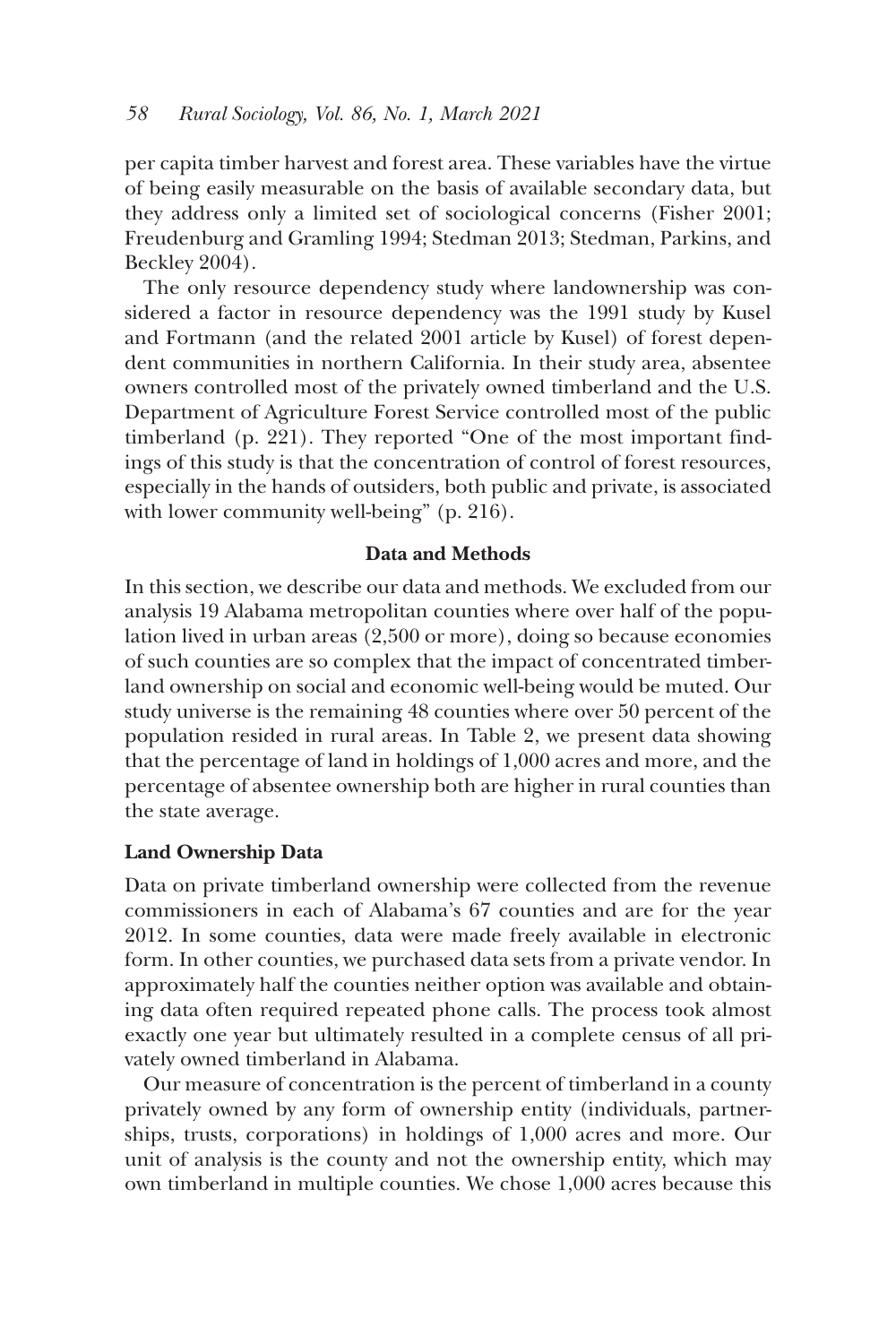|                                                 | 48 Rural Alabama<br>Counties | Alabama Totals<br>$(67$ counties) |
|-------------------------------------------------|------------------------------|-----------------------------------|
| Total Timberland (acres)                        | 13.569.250                   | 19,647,337                        |
| Timberland in holdings $>1,000$ acres (percent) | 39.2                         | 35.6                              |
| Absentee ownership (percent)                    | 62.1                         | 59.0                              |

## **Table 2. Comparing Ownership Data for 48 Rural Alabama Counties to State Totals.**

Note: Rural counties are identified in Table 3 and are defined as having less than half the total population living in urban areas of 2,500 or more. Urban counties are Autauga, Baldwin, Chambers, Calhoun, Coffee, Colbert, Dallas, Etowah, Houston, Jefferson, Lauderdale, Lee, Madison, Mobile, Morgan, Montgomery, Russell, Shelby, and Tuscaloosa.

figure was used by the Alabama Department of Conservation and the Alabama Forestry Commission in reporting landownership patterns for previous years (reviewed above). Out of 432,000 timberland owners (Pan et al. 2007:117), there are only 1,208 owners (0.03 percent) with holdings of 1,000 acres or more. In the 48 rural counties which are the focus in this study, there are 954 owners of over 1,000 acres who own a total of 5,321,101 acres, 39.2 percent of all privately owned timberland (Table 2).

Absentee owners were defined by the address used in mailing property tax bills. In the vast majority of cases, tax bills are sent to the home addresses of owners but in some cases they are mailed to trust offices of banks, attorney offices, or to TIMOs that manage land on behalf of investors not identifiable on the tax records. Using mailing addresses to identify absentee ownership status presented difficulties. TIMOs with mailing addresses in Alabama such as Resource Management Services (RMS) of Alabama (which manages over 600,000 acres in Alabama) represent both domestic and international investors (Hettinger 2017). In Butler County, a Dutch pension fund organized as a limited liability corporation registered in Delaware owned 133,000 acres managed by RMS. The tax bill for this pension fund did not go to the Birmingham, Alabama main office of RMS but to a local office within Butler County. Because we use mailing address of the tax bill to determine absentee status, these holdings were not counted as absentee.

Based on zip code addresses, we ascertained that 36.5 percent of all timberland in Alabama was owned by absentee owners who live outside Alabama. An earlier study by Bailey and Majumdar (2014) using the same methodology presented an estimate of 36 percent. We believe this figure to be conservative, not only because of the Butler County example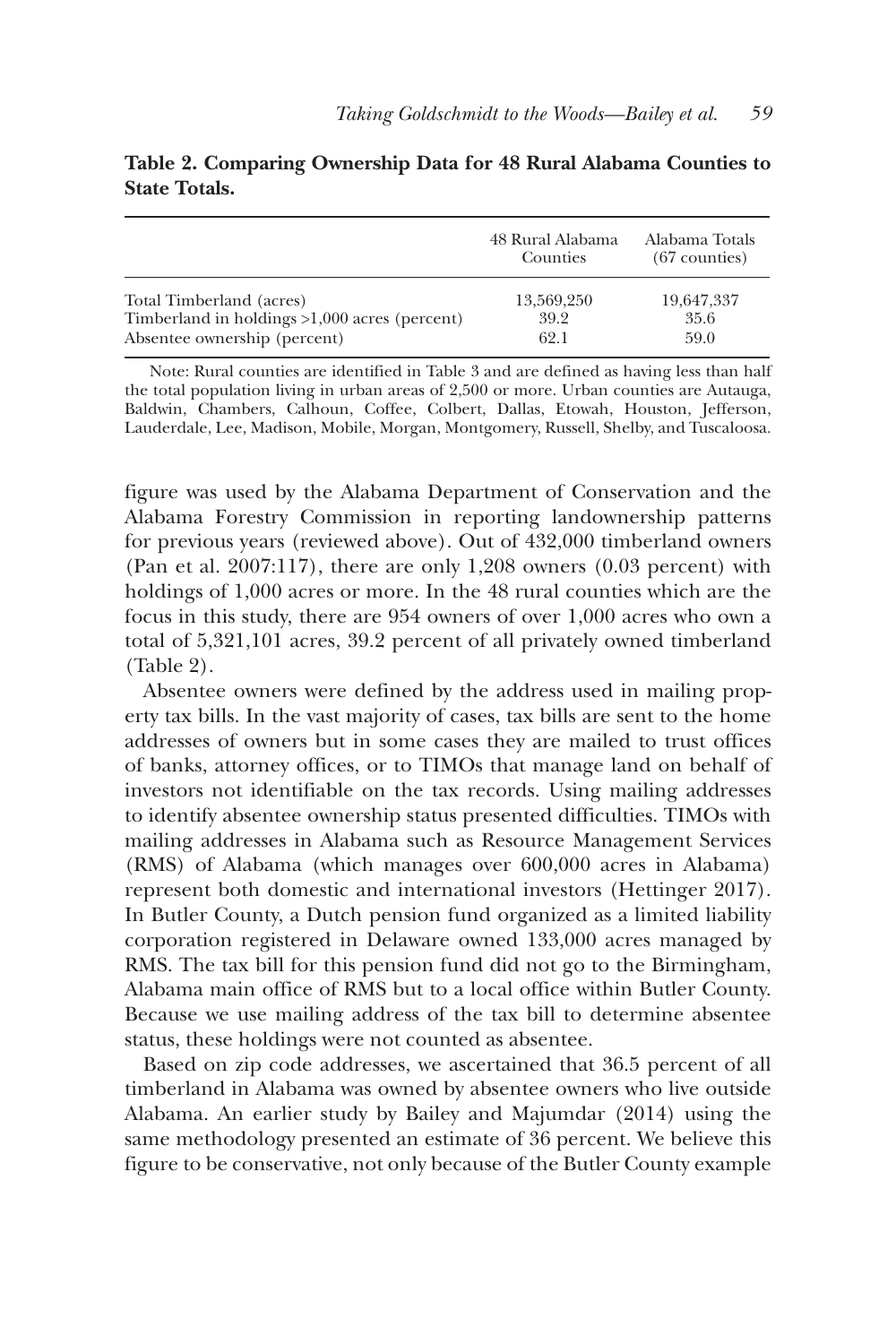| acres.                        |                                                                 |                                          |                              | Table 3. Timberland Data on 48 Rural Alabama Counties Ranked By Percent Timberland in Holdings of 21,000 |                                                                                                      |                                            |                                   |
|-------------------------------|-----------------------------------------------------------------|------------------------------------------|------------------------------|----------------------------------------------------------------------------------------------------------|------------------------------------------------------------------------------------------------------|--------------------------------------------|-----------------------------------|
|                               | Counties<br>Alabama<br>48 Rural                                 | Ownerships $\geq 1,000$<br>$\arccos(\%)$ | Absentee<br>Owned            | Ownerships $\geq 1,000$<br>Absentee<br>$\arccos(\%)$                                                     | Out-of-State<br>Owners $(\%)$<br>Absentee                                                            | International<br>Owners $(\%)$<br>Absentee | Dependent<br>as Timber<br>Defined |
|                               | Escambia                                                        |                                          |                              |                                                                                                          |                                                                                                      |                                            |                                   |
|                               |                                                                 |                                          |                              |                                                                                                          |                                                                                                      |                                            |                                   |
|                               | $\begin{array}{ll} \text{Conecub} \\ \text{Blount} \end{array}$ | $74.89600$<br>$74.89500$<br>$74.8500$    | 30.14<br>30.15<br>30.15      | $27.31419$<br>$27.4919$<br>$27.591$                                                                      | 221427<br>2215225                                                                                    |                                            |                                   |
|                               | Cherokee                                                        |                                          |                              |                                                                                                          |                                                                                                      |                                            |                                   |
|                               | <b>Clarke</b>                                                   |                                          | 68.7<br>44.3                 |                                                                                                          |                                                                                                      |                                            |                                   |
|                               | Butler                                                          |                                          |                              |                                                                                                          |                                                                                                      |                                            |                                   |
|                               | Monroe                                                          |                                          |                              |                                                                                                          |                                                                                                      |                                            |                                   |
|                               | Bibb                                                            | $45.9$<br>$47.1$<br>$46.1$<br>$46.1$     | 8225642<br>845584            | 0.0077.009.918.8                                                                                         | $\begin{array}{c} 35.8 \\ 14.0 \\ 19.5 \\ 19.5 \\ \end{array}$                                       |                                            |                                   |
|                               | Choctaw                                                         |                                          |                              |                                                                                                          |                                                                                                      |                                            |                                   |
|                               |                                                                 |                                          |                              |                                                                                                          |                                                                                                      |                                            |                                   |
|                               | Chilton<br>Pickens                                              |                                          |                              |                                                                                                          |                                                                                                      |                                            |                                   |
|                               | Perry                                                           | $45.0\,$                                 |                              |                                                                                                          |                                                                                                      |                                            |                                   |
|                               | Covington<br>Marengo                                            |                                          | 2219711799666<br>22257599666 |                                                                                                          | 0.03556<br>0.3354.6<br>0.334.6                                                                       |                                            |                                   |
|                               |                                                                 | $49.20$<br>$49.30$<br>$49.30$            |                              |                                                                                                          |                                                                                                      |                                            |                                   |
|                               | Coosa                                                           |                                          |                              |                                                                                                          |                                                                                                      |                                            |                                   |
|                               | Wilcox                                                          |                                          |                              |                                                                                                          |                                                                                                      |                                            |                                   |
|                               | Sumter                                                          |                                          |                              |                                                                                                          |                                                                                                      |                                            |                                   |
|                               | Winston                                                         | 6600174<br>888888                        |                              | 55015955                                                                                                 | $\begin{array}{c} 4.9 \\ 2.1 \\ 3.6 \\ 4.9 \\ 5.8 \\ 7.7 \\ 8.9 \\ 1.8 \\ 9.3 \\ 4.9 \\ \end{array}$ |                                            |                                   |
|                               | Lowndes                                                         |                                          |                              |                                                                                                          |                                                                                                      |                                            |                                   |
|                               | <b>Callapoosa</b>                                               |                                          |                              |                                                                                                          |                                                                                                      |                                            |                                   |
|                               | <b>Neburne</b>                                                  |                                          |                              |                                                                                                          |                                                                                                      |                                            |                                   |
|                               | Walker                                                          |                                          |                              |                                                                                                          | 10.3                                                                                                 | $4.4$<br>1.9                               |                                   |
|                               | <b>Bullock</b>                                                  |                                          |                              |                                                                                                          | 24.9                                                                                                 |                                            |                                   |
|                               | Greene                                                          |                                          |                              |                                                                                                          |                                                                                                      |                                            |                                   |
| 21 21 22 22 23 23 23 23 23 24 | Crenshaw                                                        | 56.1<br>SS<br>35.34.0                    | 89.15<br>71.768<br>88.17     | 46.9<br>56.7<br>55.7                                                                                     |                                                                                                      | $2.38$<br>$-2.58$<br>$-2.58$               |                                   |
|                               | Marion                                                          |                                          |                              |                                                                                                          |                                                                                                      |                                            |                                   |

Table 3. Timberland Data on 48 Rural Alabama Counties Ranked By Percent Timberland in Holdings of 21,000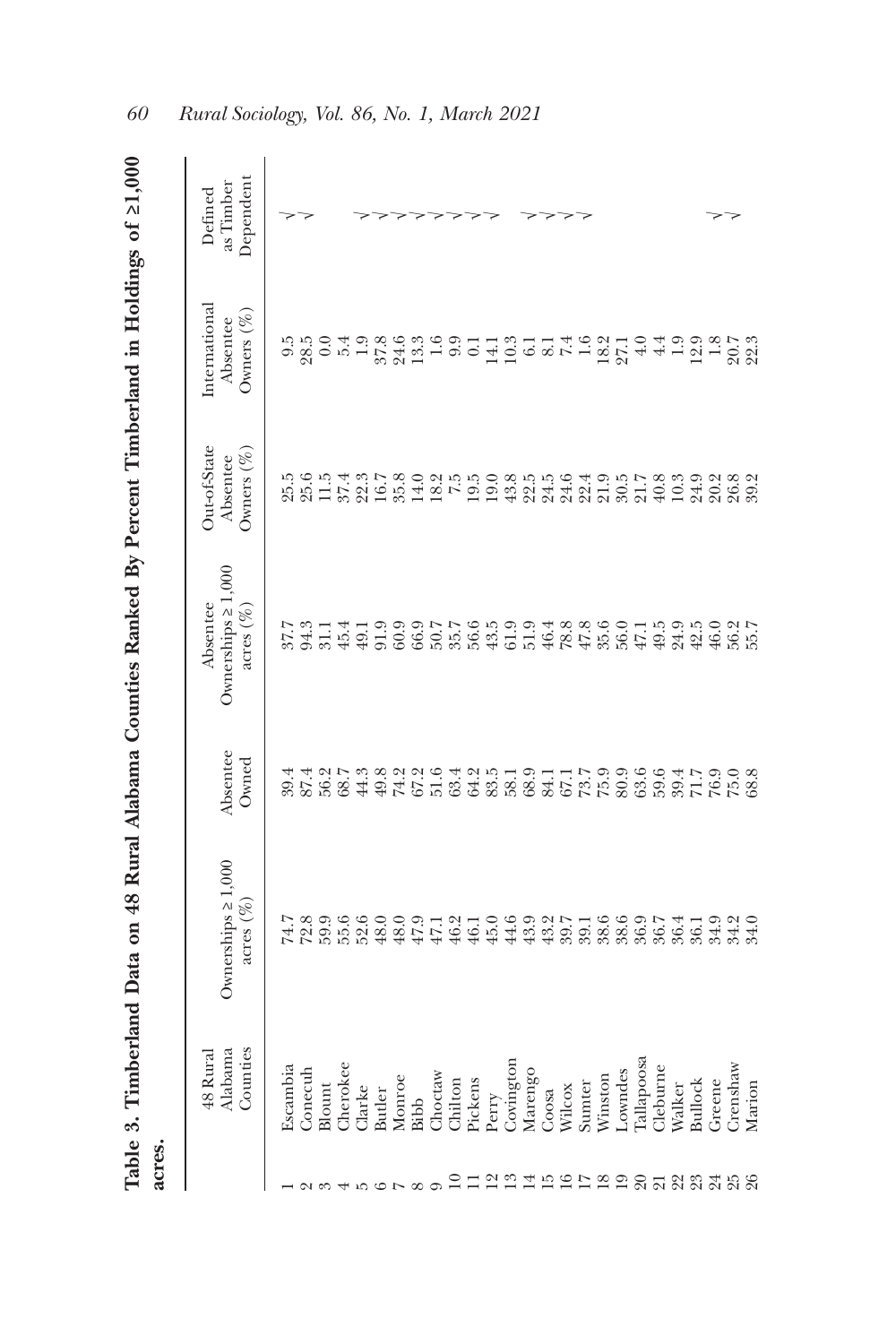|                 | Counties<br>Alabama<br>48 Rural | Ownerships $\geq 1,000$<br>acres $(\%)$                                                                                                                                                                                                                                       | Absentee<br>Owned | Ownerships $\geq 1,000$<br>Absentee<br>$\arccos(\%)$ | Out-of-State<br>Owners $(\%$<br>Absentee   | International<br>Owners $(\%)$<br>Absentee | Dependent<br>as Timber<br>Defined |
|-----------------|---------------------------------|-------------------------------------------------------------------------------------------------------------------------------------------------------------------------------------------------------------------------------------------------------------------------------|-------------------|------------------------------------------------------|--------------------------------------------|--------------------------------------------|-----------------------------------|
|                 | amar<br>$\Box$ ay               | 31.9                                                                                                                                                                                                                                                                          | 58.3<br>75.6      | 33.5<br>35.4                                         | 32.0<br>14.1                               | 2.3                                        |                                   |
| 29              | Hale                            | 30.4                                                                                                                                                                                                                                                                          | 74.8              | 38.9                                                 | 9.2                                        | $\ddot{\cdot}$<br>$\Gamma$                 |                                   |
|                 | Franklin                        | 29.9                                                                                                                                                                                                                                                                          | 95.4              | 37.2                                                 | 38.4                                       | 3.5                                        |                                   |
| $\overline{31}$ | Barbour                         | 28.7                                                                                                                                                                                                                                                                          | 56.8              | 24.8                                                 | 25.7                                       | 1.4                                        |                                   |
| ಜ ಜ             | Talladega                       | 27.3                                                                                                                                                                                                                                                                          | 58.0              | $40.1\,$                                             | 13.4                                       | $^{4.9}$                                   |                                   |
|                 | Nashington                      | 26.9                                                                                                                                                                                                                                                                          | 60.1              | 38.4                                                 | 16.2                                       | 12.0                                       |                                   |
| 24              | ackson                          | 26.6                                                                                                                                                                                                                                                                          | 34.6              | 80.0                                                 | $\begin{array}{c} 13.1 \\ 7.1 \end{array}$ | 13.1                                       |                                   |
|                 | St. Clair                       | 26.3                                                                                                                                                                                                                                                                          | 52.9              | $48.3$                                               |                                            | 1.6                                        |                                   |
|                 | Macon                           | 26.2                                                                                                                                                                                                                                                                          | 82.5              | 29.9                                                 |                                            | 3.8                                        |                                   |
| 358             | Fayette                         | 25.6                                                                                                                                                                                                                                                                          | 68.0              | 33.0                                                 | $23.7$<br>$25.7$<br>$15.1$                 | 3.2                                        |                                   |
|                 | Randolph                        | 24.7                                                                                                                                                                                                                                                                          | 45.7              | 45.6                                                 |                                            | 9.8                                        |                                   |
| 99              | Henry                           | 23.3                                                                                                                                                                                                                                                                          | 54.6              |                                                      |                                            | 1.7                                        |                                   |
| ₽               | rike                            | 22.1                                                                                                                                                                                                                                                                          | 48.7              | 30.0<br>36.6                                         | $22.4$<br>20.8                             | 8.5                                        |                                   |
|                 | Elmore                          | 21.4                                                                                                                                                                                                                                                                          | 50.4              |                                                      |                                            |                                            |                                   |
| $^{42}$         | Cullman                         | 20.0                                                                                                                                                                                                                                                                          | 28.7<br>57.0      | $33.8$<br>15.9                                       | $14.4$<br>$4.7$                            | 2.0<br>2.0<br>2.0<br>2.0                   |                                   |
| $\mathfrak{L}$  | awrence                         | 14.0                                                                                                                                                                                                                                                                          |                   | 30.0                                                 | 23.9                                       |                                            |                                   |
| 44              | <b>Dale</b>                     |                                                                                                                                                                                                                                                                               | 44.9              | 14.5                                                 | 16.2                                       | 0.3                                        |                                   |
| 元               | Marshall                        | 7.5                                                                                                                                                                                                                                                                           | 42.2              | 12.8                                                 | 8.9                                        | 0.4                                        |                                   |
| $\rm ^{4}$      | Geneva                          | 7.3                                                                                                                                                                                                                                                                           | 51.9              | 10.7                                                 | 18.7                                       | 2.0                                        |                                   |
| 47              | <b>De Kalb</b>                  | 4.2                                                                                                                                                                                                                                                                           | 37.4              | 5.7                                                  | 19.1                                       | 10.8                                       |                                   |
| 48              | Limestone                       |                                                                                                                                                                                                                                                                               | 27.5              |                                                      | 8.7                                        | 1.2                                        |                                   |
|                 | wood products.                  | Note: See Hettinger (2017) for data on international absentee owners. Counties defined as timber dependent by Howze, Robinson, and<br>Norton (2003) based on employment in the forest products industry, including logging, timber management, and manufacturing of paper and |                   |                                                      |                                            |                                            |                                   |

*Taking Goldschmidt to the Woods—Bailey et al. 61* Norton (2003) based on employment in the forest products industry, including logging, timber management, and manufacturing of paper and

**Table 3.**  *Continued*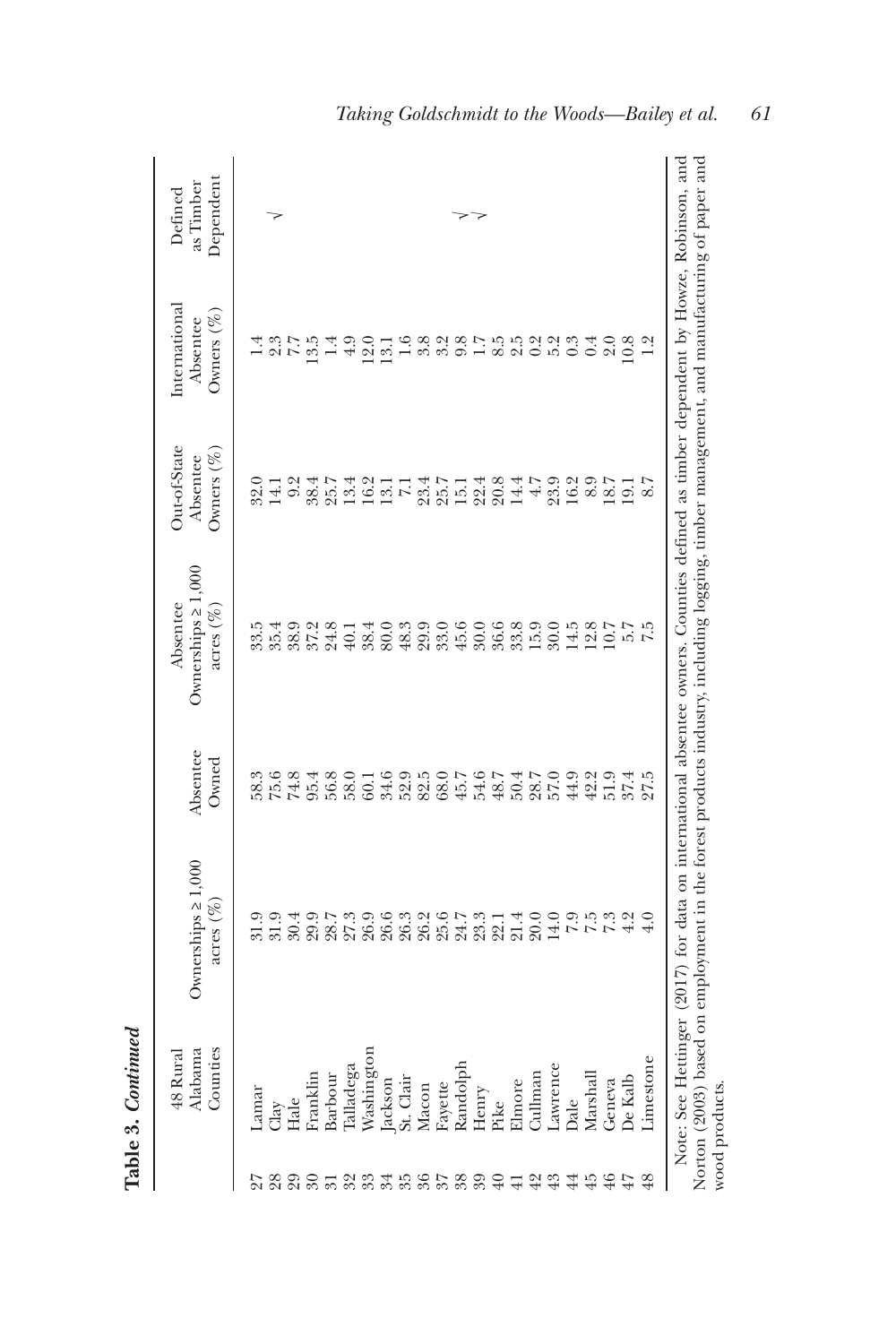but because it was not possible to determine the domiciles of owners whose land is managed by TIMOs such as RMS. As a result, we have limited our analysis to categories of "local" (tax bill mailed to address in same county where land is located) and "absentee" (all other, including in Alabama, elsewhere in the U.S., or internationally). For the state as a whole, 59 percent of all privately owned timberland is absentee owned; for our 48 rural counties, the figure is 62.1 percent (Table 2) with a range from 27.5 to 95.4 percent (Table 3). On average, 48 percent of this absentee owned timberland is in holdings of 1,000 acres or more, with a range of 5.7 to 94.3 percent.

## **Quality of Life Variables**

Eight dependent variables chosen to measure quality of life were drawn from the U.S. Census Bureau (American Community Survey 5-year estimates) and the U.S. Department of Agriculture for 2015. Variables chosen were (1) income per capita, (2) unemployment rate, (3) percentage of the population in poverty, (4) percentage of population receiving SNAP benefits, (5) percentage of students eligible for free or reduced cost student meals at public schools, (6) educational attainment by age 25 equivalent to high school graduation or more, (7) percentage of the population who are food insecure, and (8) population density. With the exception of food insecurity, each of these variables have been used in previous quality of life studies focused on forestry and timber dependency in Alabama (Bailey and Majumdar 2014; Howze et al. 2003). We chose to include a food insecurity measure given the importance of food insecurity to quality of life. Descriptive statistics are presented in Table 4

Income, unemployment, poverty, and the three food variables are standard variables that measure material well-being. The education variable speaks to human capital resources. Population density is used in this study because it reflects the relative availability of economic activities within a county. Forestry represents an extensive use of land that generates limited employment compared to agriculture and other land uses. Population densities in the 17 counties with highest concentrations of timberland ownership are relatively low compared to the 17 counties with lowest concentration (31.7 and 87.4 people per square mile, respectively in 2015). A similar negative population density trend can be found between counties with high (>70 percent) absentee and counties with low (<50 percent) absentee ownership areas as (22.8 compared to 74.4 people per square mile in 2015).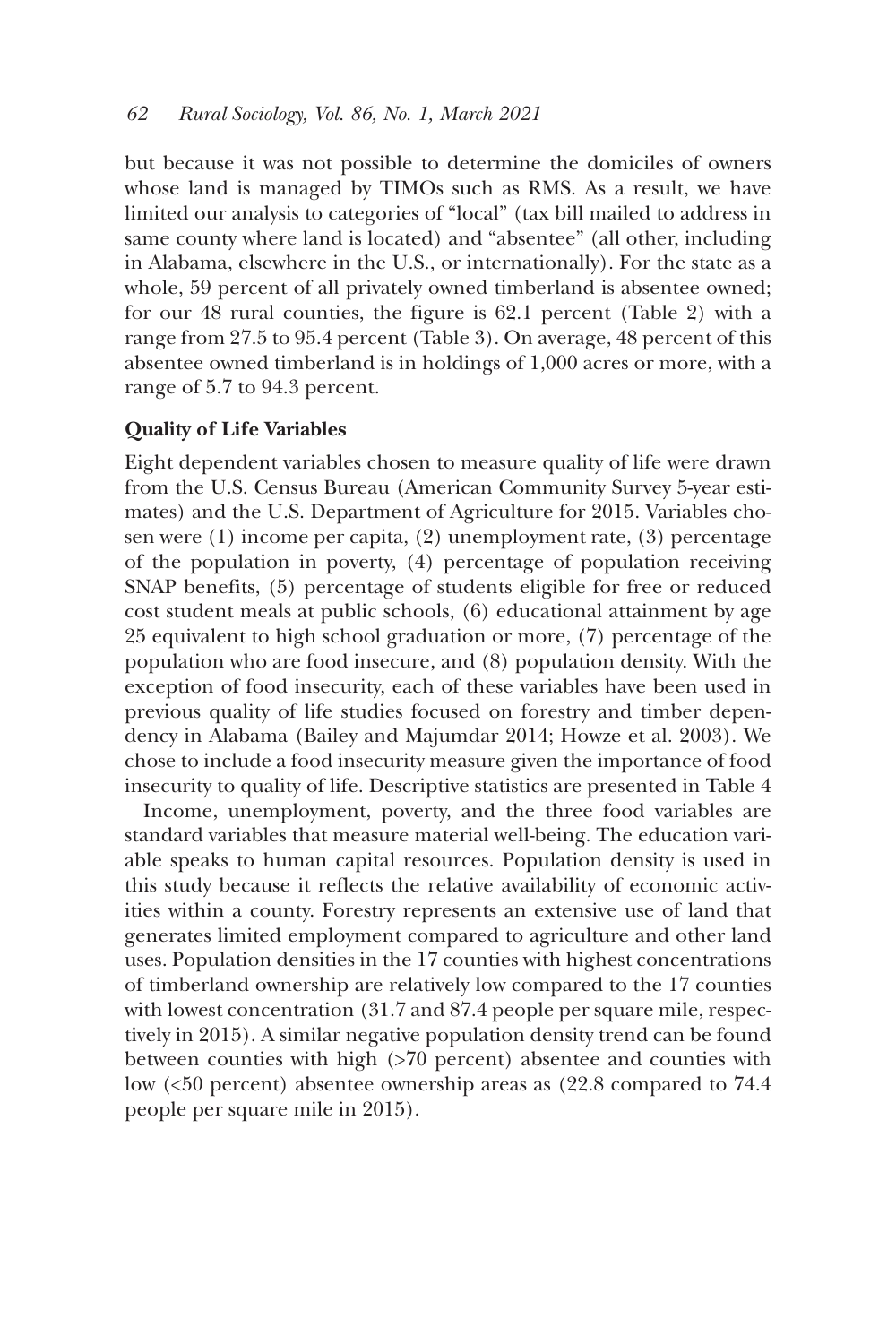|                           | Mean     | SD.     | Min      | Max      |
|---------------------------|----------|---------|----------|----------|
| Absentee Ownership        | 60.83    | 15.89   | 27.50    | 95.40    |
| Concentration             | 34.54    | 15.83   | 4.01     | 74.73    |
| Education                 | 37.19    | 4.39    | 21.40    | 46.10    |
| Poverty                   | 22.89    | 6.83    | 7.70     | 41.30    |
| Unemployment              | 12.17    | 4.36    | 5.50     | 22.60    |
| Food Insecurity           | 19.30    | 5.86    | 5.54     | 33.47    |
| Free/Reduced Lunch        | 62.91    | 8.82    | 35.00    | 79.00    |
| Per Capita Income         | \$19,588 | \$3,260 | \$12,887 | \$33,494 |
| <b>Population Density</b> | 51.86    | 54.54   | 12.64    | 321.03   |
| <b>SNAP Assistance</b>    | 11.01    | 6.71    | 0.34     | 25.81    |

**Table 4. Descriptive Statistics of Study Variables.**

Note: Absentee ownership is percent of owners whose property tax bills are mailed to addresses outside the county where the land is located. Concentration refers to the percent of land in holdings of 1,000 acres and more. Education is the percent of individuals age 25 and older who have completed high school. Poverty, unemployment, food insecurity, and SNAP Assistance are expressed in percentages.

*Source:* Absentee ownership and concentration are primary data for the year 2012. All other data are from the U.S. Census Bureau, American Community Survey 5-Year Estimates for the year 2015.

#### **Statistical Tests**

Given that all well-being indicators have count distributions, ordinarily least squares regression is inappropriate to model these outcomes.<sup>5</sup> Thus, we used Poisson and negative binomial regressions, as these are the appropriate methods in modeling counts and rates (Cameron and Trivedi 2013; Hilbe, 2011; Long and Freese 2006). The distinction between the two largely depends on whether the variables are over-dispersed. Since descriptive statistics indicated that per capita income, population density, and SNAP assistance were over-dispersed (the variance was over two times greater than the mean), negative binomial regression was used for these outcomes. Poisson regression was used to model outcomes without over dispersion (education, poverty, unemployment, and food insecurity).

Analyses proceeded in several stages. First, Pearson correlations were examined for all study variables. Next, Poisson regression models were used to estimate the influence of percent absentee timber ownership and concentration of timberland ownership on educational attainment,

 $5$ Using count data with ordinary least squares is problematic in that it (1) is likely to produce nonsensical negative predicted values in attempting to model the expected count of predictors, and (2) violates the assumption of homoscedasticity, or that the variances of the residuals are the same for all cases (Fox 1984; Gardner, Mulvey, and Shaw 1995).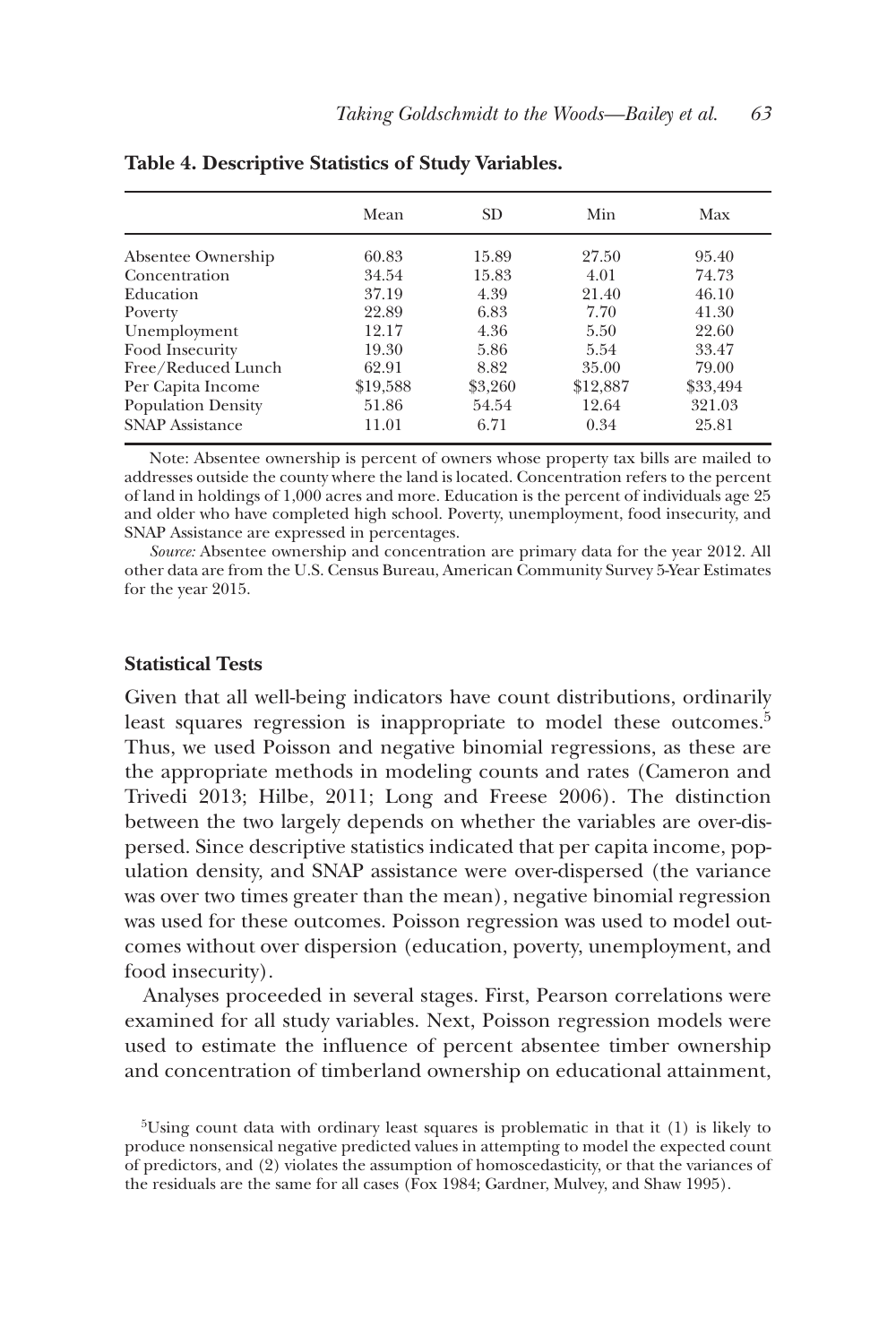percent poverty, percent unemployment, food insecurity rate, and percent eligible for free/reduced lunches. Given that per capita income, population density, and percent on SNAP assistance were over-dispersed (i.e., variance was over twice the mean), negative binomial models were used to estimate the parameters for outcomes.

## **Results**

Data on concentration of timberland ownership and the extent of absentee ownership for 48 rural Alabama counties are presented in Table 2. We discuss the impact of concentrated timberland ownership and rates of absentee timberland ownership separately and then consider interaction effects of these two variables.

#### **Concentrated Timberland Ownership and Quality of Life**

Counties with the highest rates of concentrated ownership tend to be in the southern and southwestern parts of the state (Figure 1). Fourteen of the 17 counties with the highest concentration of timberland ownership (measured as percent of all land in holdings of 1,000 acres and more) also were identified by Howze et al. (2003) as being timber dependent, as shown in Table 3 and Figure 1.

Pearson correlations of predictor variables and social well-being indicators are presented in Table 5. Both concentration of timberland ownership and absentee timberland ownership were positively correlated with one another at the  $p < .01$  level. Concentration was positively correlated with education, poverty, unemployment, food insecurity, free/ reduced lunch eligibility, and SNAP assistance, and negatively correlated with per capita income and population density. The statistical significance and direction of correlations in Table 5 support our hypotheses that concentration of timberland ownership is negatively associated with quality of life.

Our hypothesis that well-being is negatively associated with concentration of timberland ownership also is supported by results of our Poisson and negative binomial regression models. Table 6 present results from models estimating the impact of percent timberland concentration on social well-being outcomes. The first five models used Poisson regression to estimate the impact of timberland concentration on percent of residents who have completed at least high school by age 25, percent poverty, percent unemployment, food insecurity rate, and percent eligible for free/reduced lunches. Concentration was positively associated with poverty, unemployment, and (at the marginally significant  $p < .10$ ) level) eligibility for free/reduced lunches. Concentration of timberland ownership was not statistically significant for educational attainment or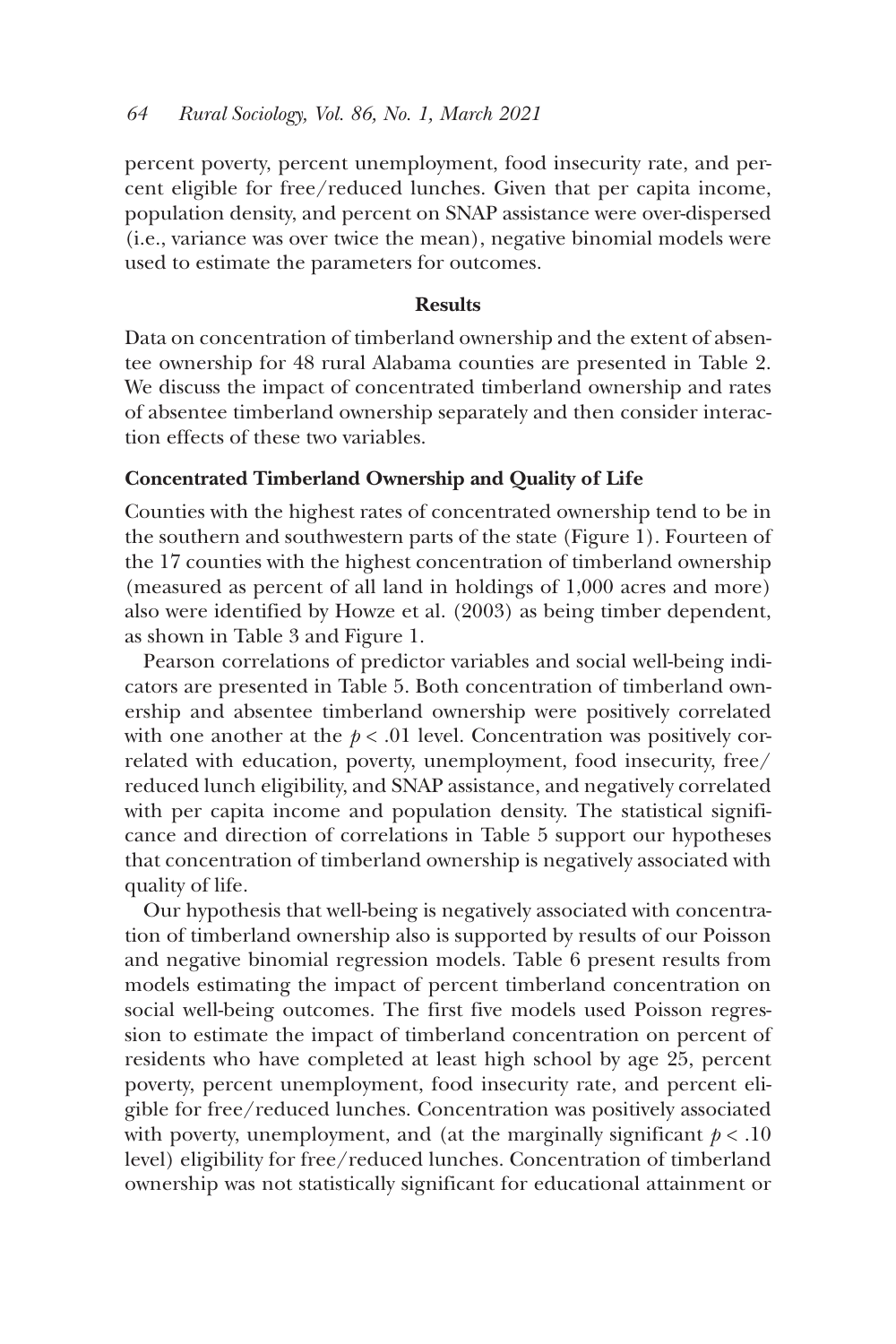

Figure 1. Concentration of Timberland Ownership and Timber Dependency in Alabama.

food security. The final three models present results from negative binomial regression models estimating the impact of timberland concentration on per capita income, population density, and percent on SNAP assistance. Timberland concentration was negatively associated with per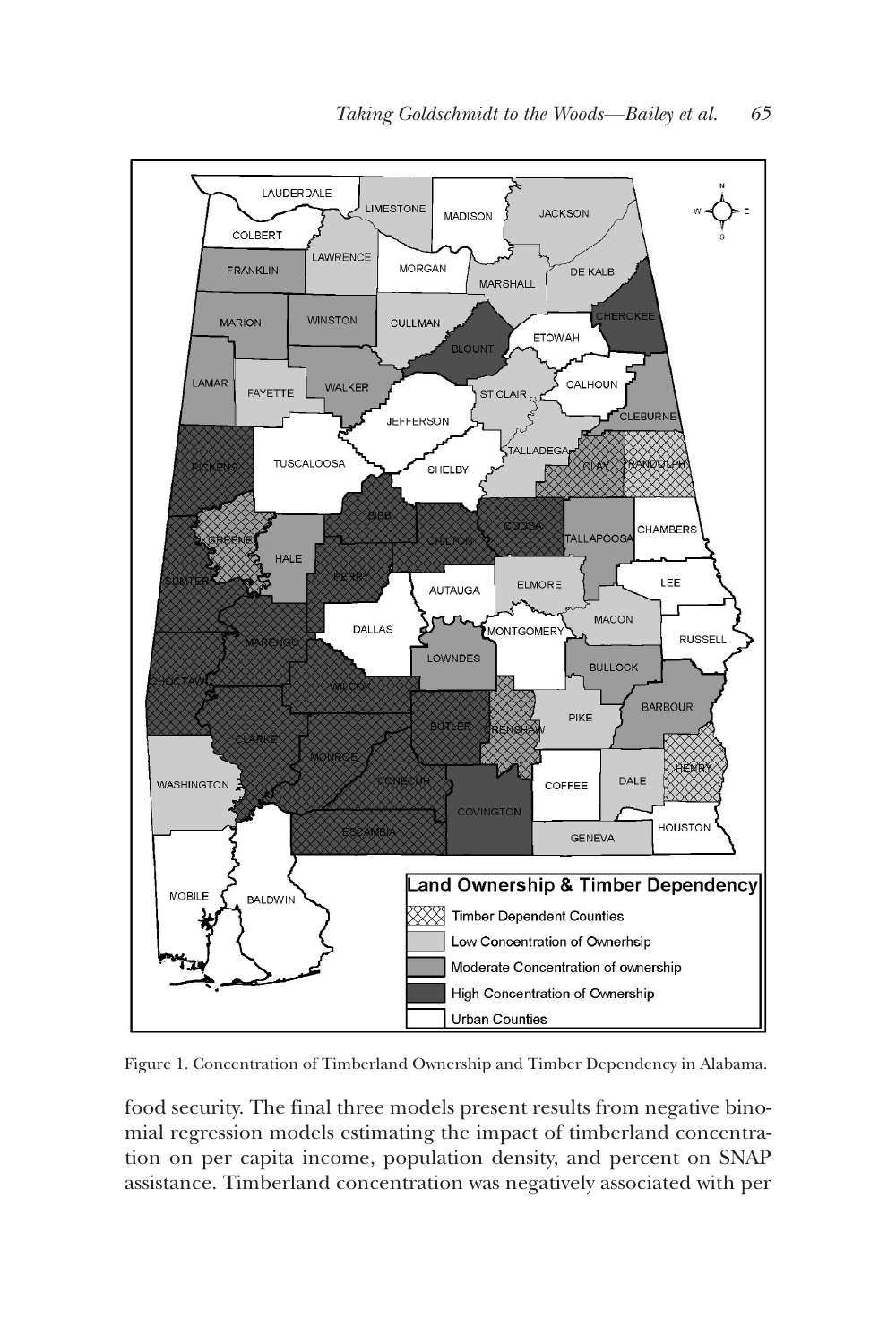| Table 5. Pearson Correlations of Percent Timber Absentee Ownership, Timber Concentration, and Social Well-<br>Being Indicators.                          |                                                                            |                                                              |                                                         |                                                   |                                        |                                      |                                       |                                  |                     |       |
|----------------------------------------------------------------------------------------------------------------------------------------------------------|----------------------------------------------------------------------------|--------------------------------------------------------------|---------------------------------------------------------|---------------------------------------------------|----------------------------------------|--------------------------------------|---------------------------------------|----------------------------------|---------------------|-------|
| Variables                                                                                                                                                |                                                                            | $\widehat{\mathbb{C}}$                                       | $\binom{3}{2}$                                          | $\left( 4\right)$                                 | $\widetilde{5}$                        | $\hat{e}$                            | $\widehat{\omega}$                    | $\circledast$                    | ම                   | (10)  |
| (6) Food Insecurity<br>(5) Unemployment<br>(7) Free/Reduced<br>(2) Concentration<br>(3) Education<br>Ownership<br>(1) Absentee<br>$(4)$ Poverty<br>Lunch | $0.388**$<br>$0.055**$<br>$0.440**$<br>$0.348*$<br>0.193<br>0.228<br>1.000 | ).366*<br>).348*<br>$0.292*$<br>$0.360*$<br>$0.337*$<br>0001 | $0.459***$<br>0.534***<br>0.347***<br>$0.313*$<br>1.000 | $0.718***$<br>$0.907***$<br>$0.588***$<br>$1.000$ | $0.427***$<br>$0.746*$<br>1.000        | $-0.340*$<br>1.000                   | 1.000                                 |                                  |                     |       |
| (8) Per Capita Income<br>(9) Population Density<br>(10) SNAP Assistance                                                                                  | $-0.455***$<br>$-0.438*$<br>$0.532***$                                     | $-0.387**$<br>$-0.338*$<br>$0.404***$                        | $-0.584**$<br>$-0.683**$<br>$0.416**$                   | $-0.797**$<br>$-0.602**$<br>$0.772**$             | $-0.652***$<br>$-0.506**$<br>$0.509**$ | $0.632***$<br>$0.459**$<br>$0.760**$ | $-0.537**$<br>$-0.504**$<br>$0.551**$ | $-0.622**$<br>$0.772**$<br>1.000 | $-0.666**$<br>1.000 | 1.000 |
| みそう こうこう こうじょう                                                                                                                                           |                                                                            |                                                              |                                                         |                                                   |                                        |                                      |                                       |                                  |                     |       |

\*\* $p < 0.01$ ; \* $p < 0.05$ .  $*^*p < .01; *p < .05$ .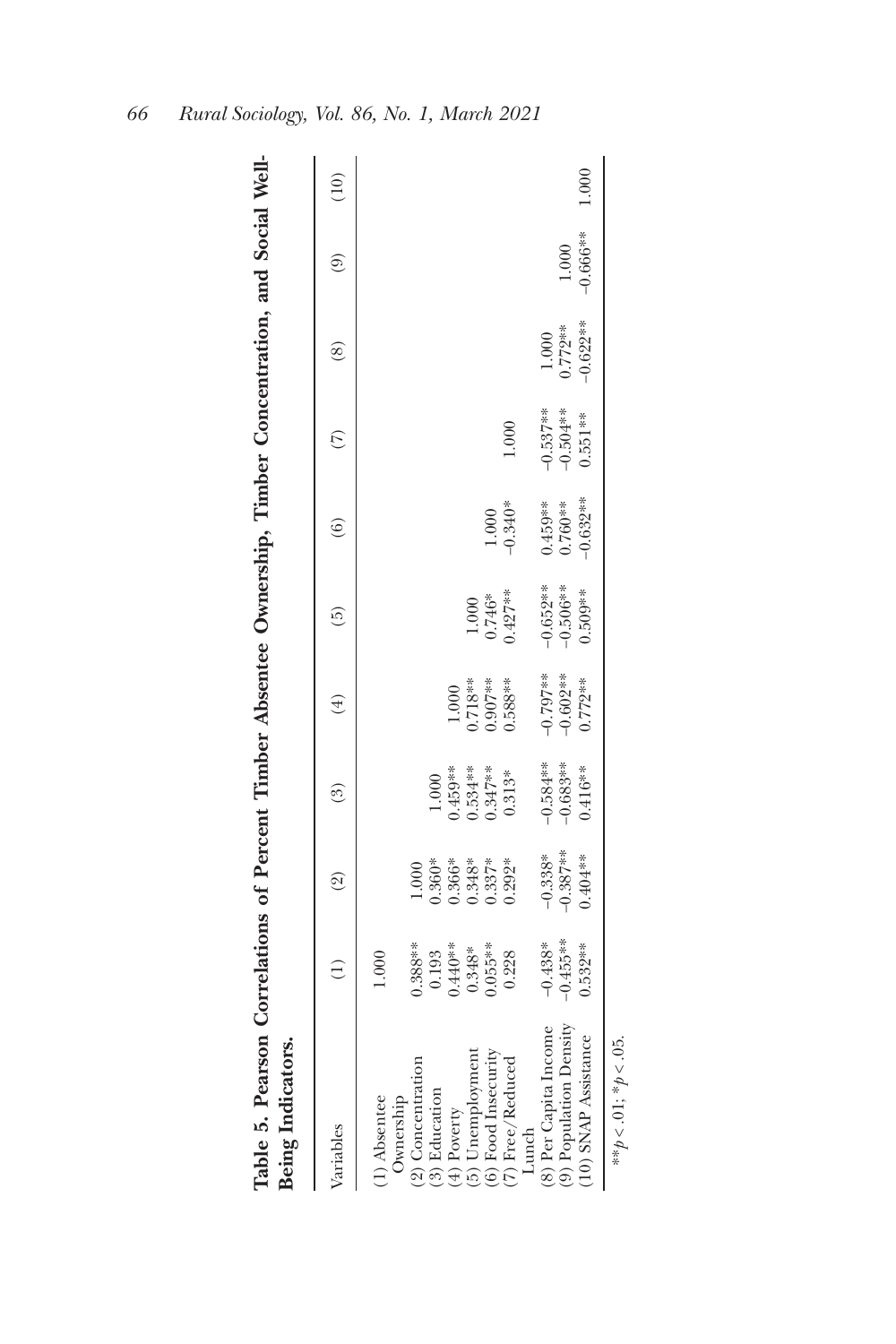|                   |                                            | Table 6. Impact of Timberland Concentration on Social Well-Being Indicators. |      |                                      |                      |                          |                           |
|-------------------|--------------------------------------------|------------------------------------------------------------------------------|------|--------------------------------------|----------------------|--------------------------|---------------------------|
|                   |                                            | Poisson Models                                                               |      |                                      |                      | Negative Binomial Models |                           |
| Education Poverty |                                            | Unemployment Insecurity                                                      | Food | Eligible Free/<br>Reduced<br>Lunches | Per Capita<br>Income | Population<br>Density    | Assistance<br><b>SNAP</b> |
|                   |                                            |                                                                              |      |                                      |                      |                          |                           |
|                   | ** $p < .01$ ; * $p < .05$ ; † $p < .10$ . | Note: Coefficients reported with standard errors displayed in parentheses.   |      |                                      |                      |                          |                           |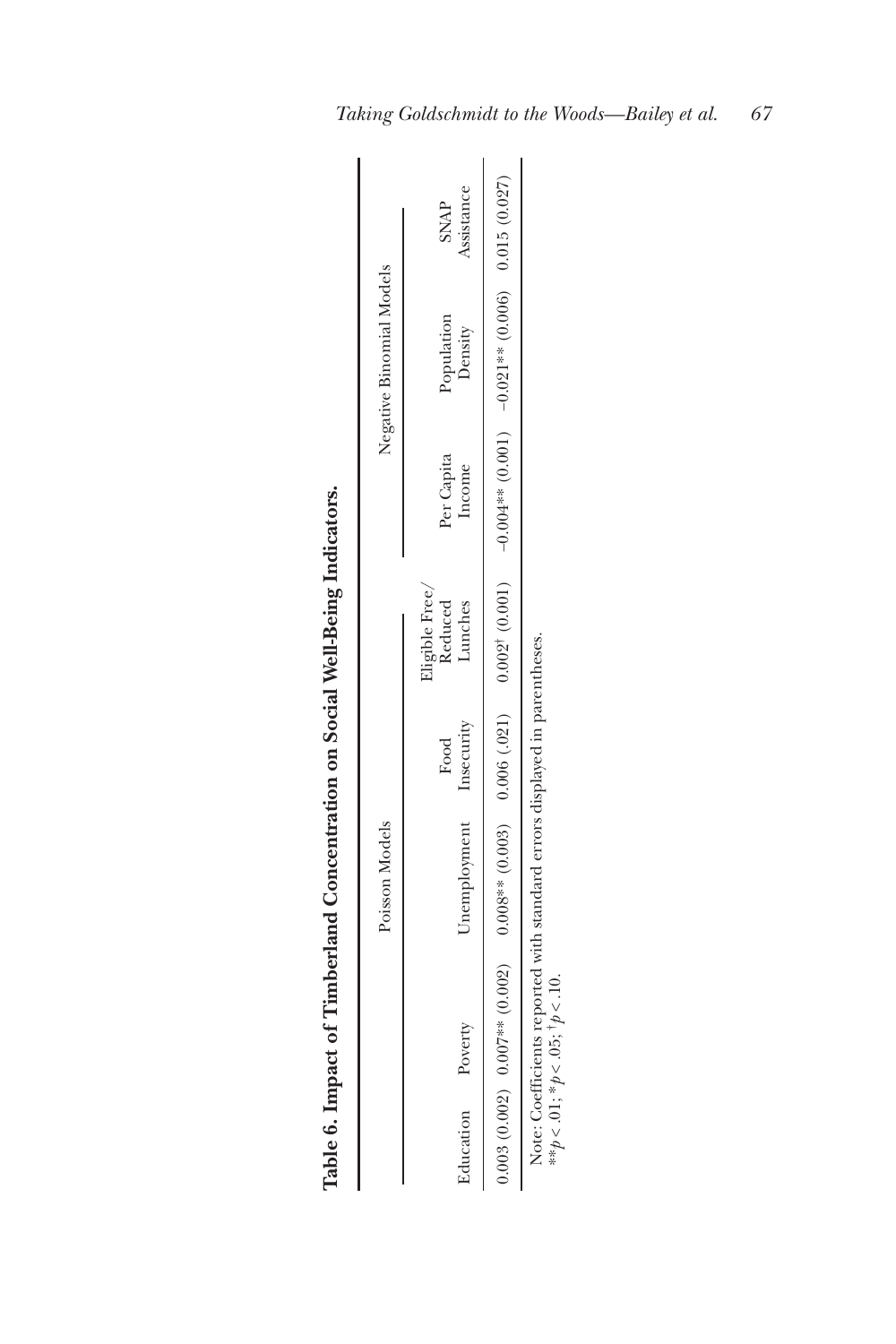capita income and population density, indicating that increases in timberland concentration was associated with lower per capita incomes and lower population density. Concentration was not statistically significant for SNAP assistance.

## **Absentee Ownership and Quality of Life**

Absentee ownership represents 62 percent of all privately owned timberland in our 48 study counties (Table 2). On average, roughly half (48 percent) of this absentee owned timberland is in holdings of 1,000 acres and more (Table 3). Counties with the highest rates of absentee ownership are more widely distributed across the state than are counties with concentrated ownership (compare Figures 1 and 2). The two predictor variables, percent concentrated and absentee ownership, were significantly correlated with one another  $(r = 0.388)$ . Pearson's *r* coefficients above 0.5 indicate multi-collinearity issues (Tabachnick and Fidell 2007). Thus, a correlation coefficient of 0.388 indicated that timber absenteeism and timber concentration share a great deal of variance, but confirms that multi-collinearity was not a concern and that the variables are distinct. Put simply, concentration of timberland ownership and absentee ownership are significantly correlated but are expressed differently across the state. This can be seen from the data in Table 3, where absentee holdings of more than 1,000 acres vary widely across the 48 rural counties of our study.

We should emphasize that what constitutes "low" absentee ownership in Figure 2 includes any percentage up to 50 and includes six counties where between 40 and 50 percent of all timberland is absentee owned. What we term "moderate" absentee ownership is 50–70 percent, which in most other settings might be considered high. The categories found in Figure 2 were defined so that there were roughly equal numbers of rural counties in each grouping. Some counties with high concentration report relatively low absentee ownership. This variability largely reflects locally distinct histories (e.g., the presence in some counties of locally based timber companies that predate 1950).

Results of our Pearson's correlations show that absentee ownership correlated positively with poverty and unemployment rates, food insecurity, and SNAP participation. Absentee ownership was negatively correlated with household per capita income and population density (Table 5). The statistical significance and direction of correlations support our hypothesis that absentee ownership exhibits a negative association with quality of life.

Table 7 depicts results from Poisson and negative binomial models estimating the influence of percent absentee ownership of timberland on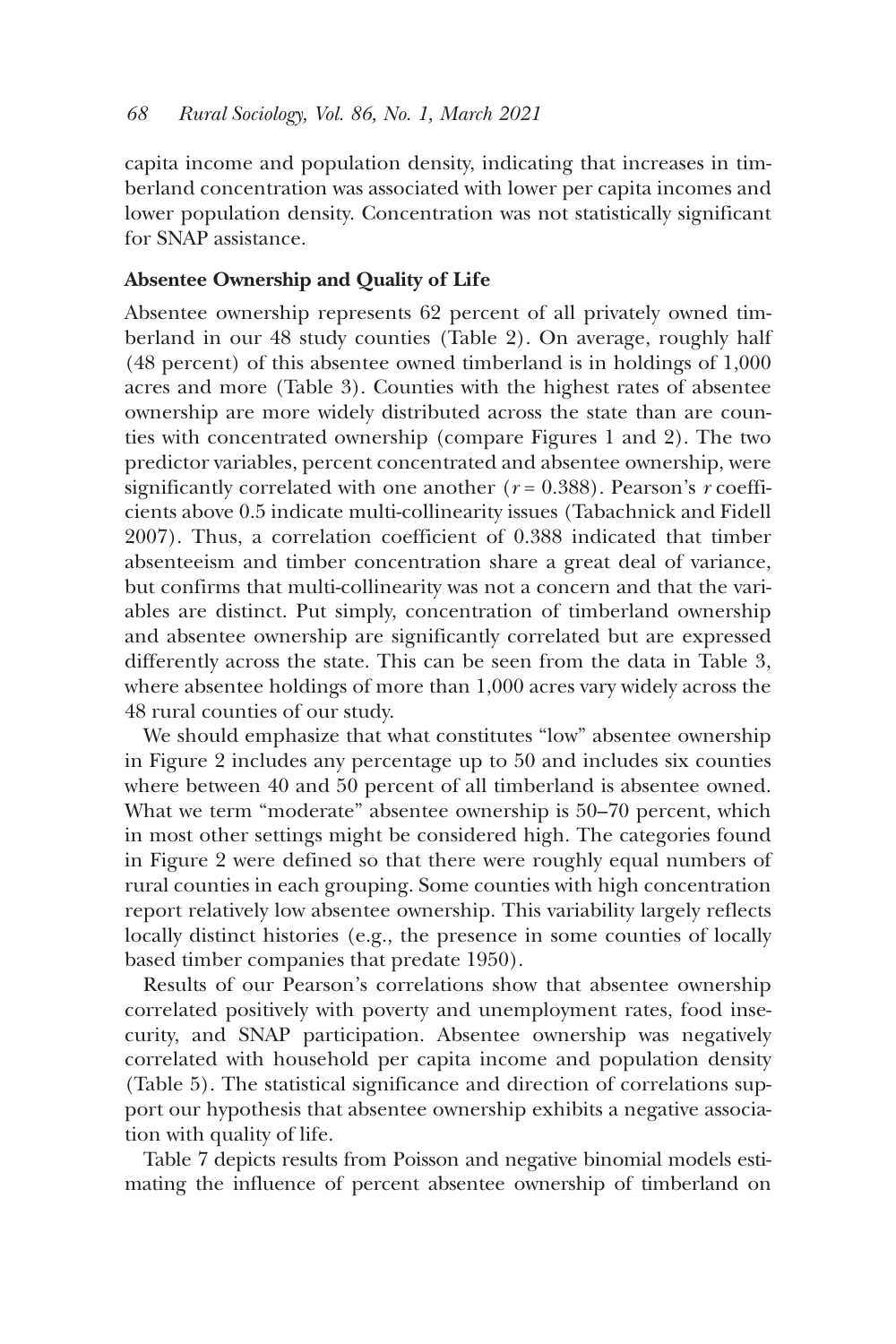

Figure 2. Absentee Timberland Ownership and Timber Dependency.

social well-being outcomes. The first five models present Poisson regression estimates of the influence of timber absentee ownership on percent education, percent poverty, percent unemployment, food insecurity rate, and percent eligibility for free/reduced lunches. Absentee ownership was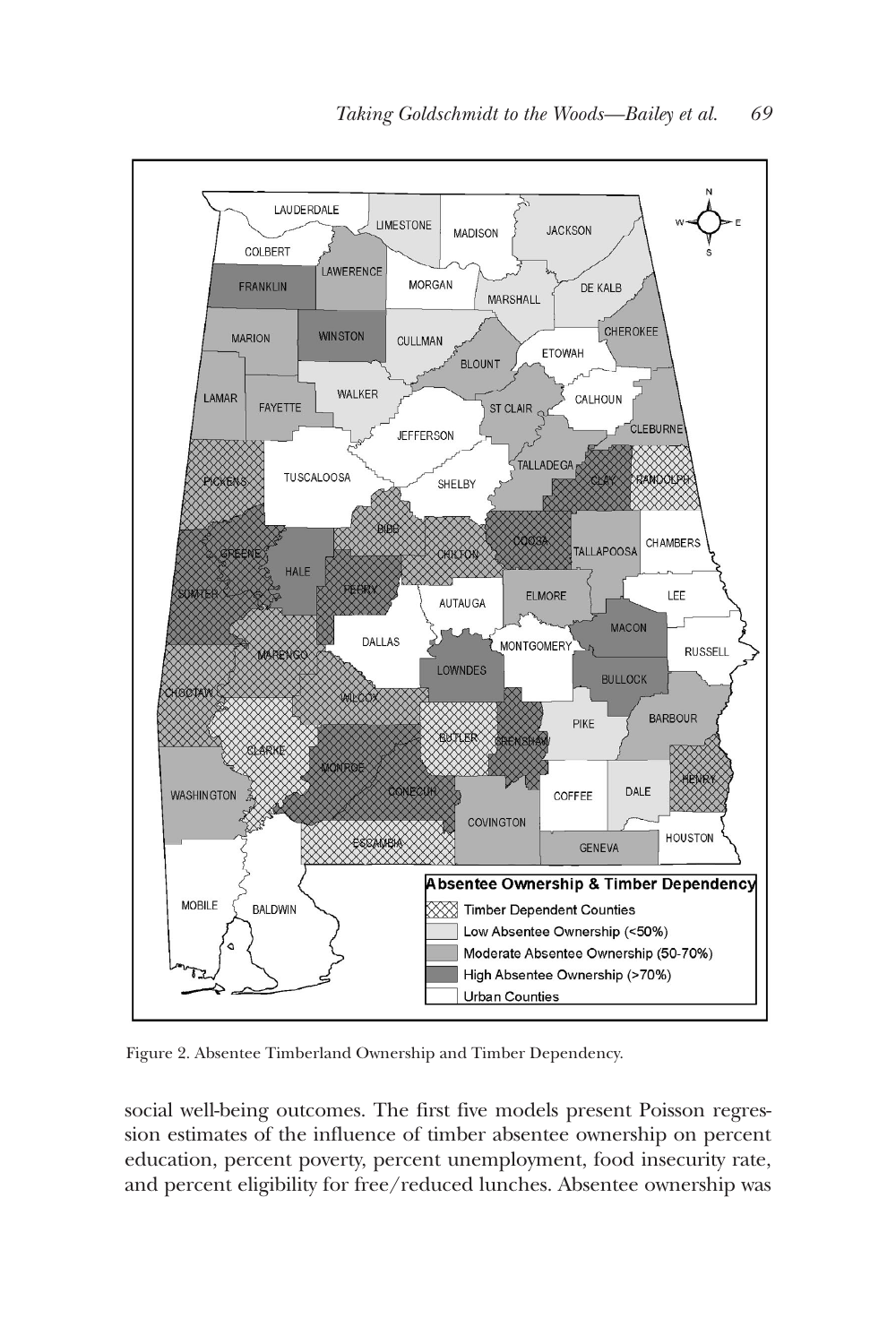|                   |                                                                            | Table 7. Impact of Timberland Absentee Ownership on Social Well-Being Indicators. |                          |                        |
|-------------------|----------------------------------------------------------------------------|-----------------------------------------------------------------------------------|--------------------------|------------------------|
|                   | Poisson Models                                                             |                                                                                   | Negative Binomial Models |                        |
| Education Poverty |                                                                            | Eligible Free/ Per Capita<br>Unemployment Food Insecurity Reduced Lunches Income  | Population<br>Density    | <b>SNAP Assistance</b> |
|                   |                                                                            |                                                                                   |                          |                        |
|                   | Note: Coefficients reported with standard errors displayed in parentheses. |                                                                                   |                          |                        |

 $**p < .01; *p < .05; *p < .10.$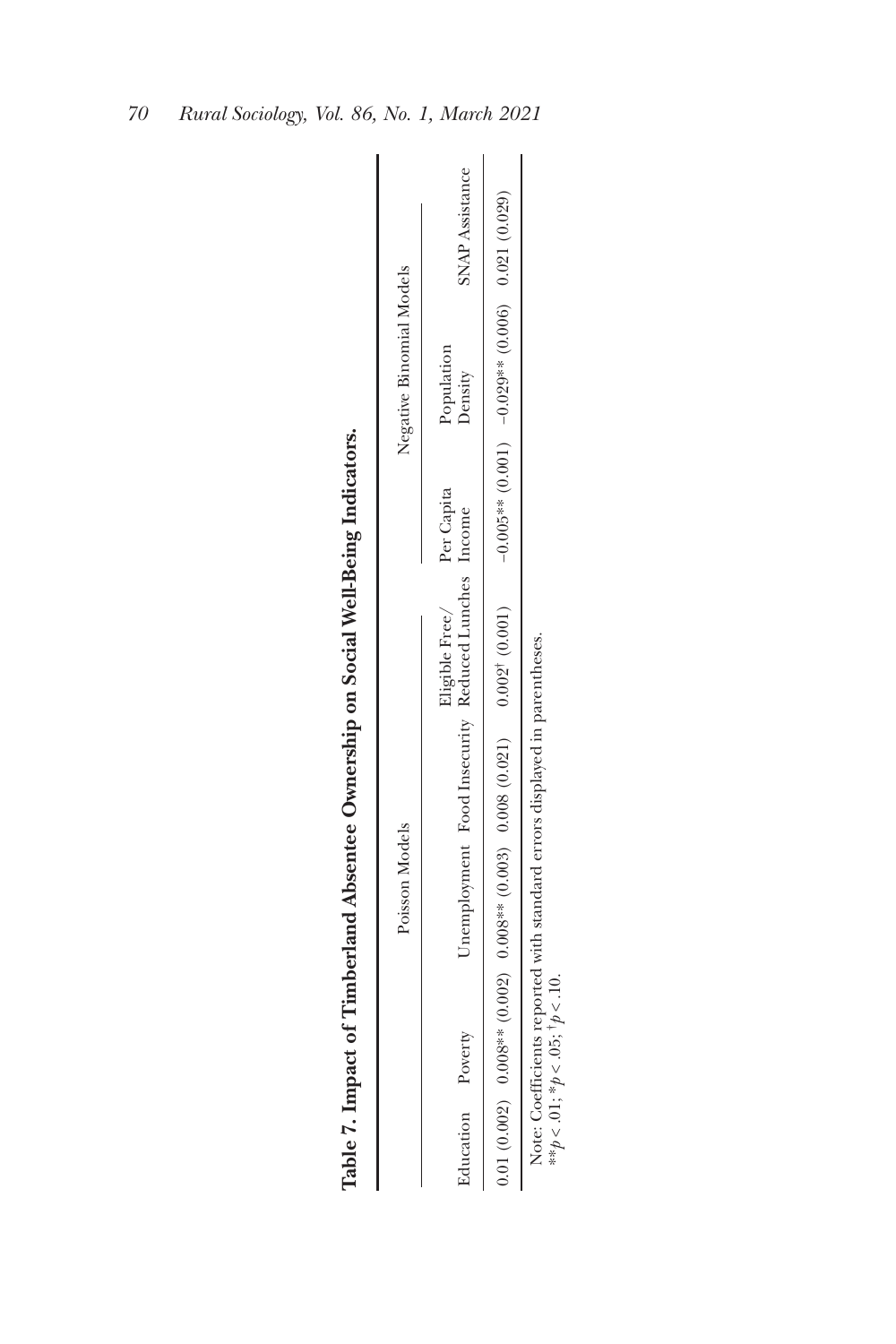positively associated with poverty, unemployment, and (at the marginally significant  $p < 0.10$  level) free/reduced lunch eligibility. The final three models shown in Table 7 present results from negative binomial regression models estimating the influence of absentee ownership on per capita income, population density, and percent on SNAP assistance. Absentee ownership was negatively associated with per capita income and population density.

In sum, based on correlation and regression analyses, we found both absentee ownership of timberland and concentration of timberland ownership were significantly and positively associated with percent poverty. In addition, both absentee ownership and concentrated ownership were associated with significantly increased percent unemployment. Per capital income and population density exhibited a significant negative relationship across the negative binomial absentee and concentration models. The associations were relatively strong, statistically significant, and all in the direction predicted by the Goldschmidt hypothesis.

Our correlation analysis shows strong, statistically significant associations between concentration and absentee ownership for food insecurity and SNAP participation, but these statistical relationships are not found in our Poisson and negative binomial models. Educational attainment is correlated with concentrated timberland ownership at the <.05 level but statistical significance of this variable is not reflected our analysis of correlation with absentee ownership or with Poisson regression models for either concentration or absentee ownership. This finding warrants examination in future research but could be due to our relatively small sample size of 48 rural counties. We also considered the possibility of an interaction effect between independent and dependent variables, but this was not shown to be a significant predictor. This suggests that while concentration and absentee measures are correlated with one another (.388), their joint effects across social well-being measures were weaker than their independent impacts.

## **Discussion**

Our focus in on the nature of ownership over land—locally owned or not, concentrated in a few hands or not. Our statistical analyses suggest that the two Goldschmidt-inspired hypotheses—that both concentration of land ownership and absentee ownership of land are detrimental to the quality of life in rural counties—can be applied to rural Alabama, where timberland occupies on average 70 percent of the land and where local economies are dependent upon the forest products industry. As Goldschmidt (1978), Geisler (1993, 1995) and others have argued, ownership of land has far-reaching implications affecting land use,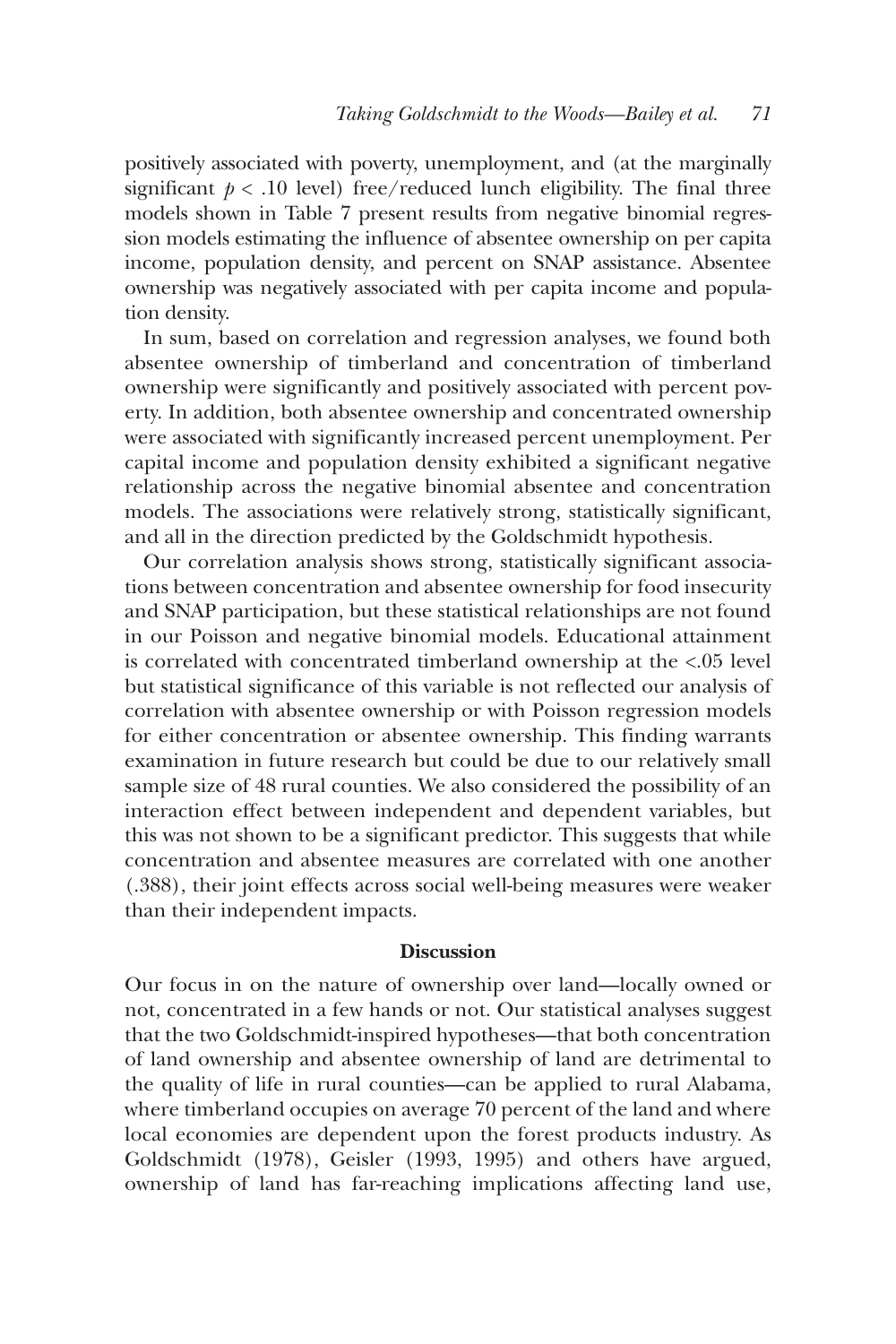employment opportunity, wealth, status, and power. The decision to commit millions of acres of land into timber production has implications that stretch over decades. The shift away from agriculture to forestry beginning in the 1930s is a story involving the Great Depression, declining agricultural commodity prices, and state government promotion of the forest products industry—particularly the pulp and paper sector, through tax abatements and infrastructural development (Bliss and Bailey 2005; Joshi et al. 2000).

Much of rural Alabama resembles Appalachia in terms of concentrated and absentee ownership of natural capital—timberland in the case of Alabama, and coal in the case of Appalachia. Appalachia as an economic region has been characterized as an internal colony because wealth has been "drained from the region and its people" (Gaventa 1998:234) by absentee owners who control the land and natural resources that are the source of such wealth. The power of these absentee owners enabled them to pay such low taxes that public investment in schools and infrastructure has been seriously limited, inhibiting diversification and growth of local economies (Goodstein 1989:520). Members of the Appalachian Land Ownership Task Force (1983) and others (Gaventa 1998; Goodstein 1989) identified increased property taxes as a means by which local governments can gain access to resources necessary to improve local schools and meet other infrastructural and service needs.

We advance here the argument that rural Alabama counties can be understood as an internal colony dominated by outside investors. Our focus here has been on the ownership of land, which is fundamental to understanding social and economic relationships in rural settings. We should note here that manufacturing investment, particularly in the dozen integrated pulp and paper mills found in Alabama, represents the metropolitan core to the rural periphery of Alabama. Capital investment in individual pulp and paper mills is in the order of \$1 billion. In 2018 alone, the forest products industry invested \$1.3 billion in capital improvements in manufacturing capacity involving pulp and paper mills but also lumber, plywood, and other mills (Alabama Forestry Commission 2019:52).

Absentee owners control 62 percent of all privately owned timberland in Alabama in the state's 48 rural counties. They have little or no stake in the quality of local schools, roads, or other infrastructure necessary to improve quality of life in counties where their investments are located, and like their counterparts in Appalachia can be expected to resist paying higher property taxes (Bliss et al. 2010; Gunnoe et al. 2018). Timberland owners interested in keeping property taxes low find important support from the Alabama Farmers Federation, a politically influential group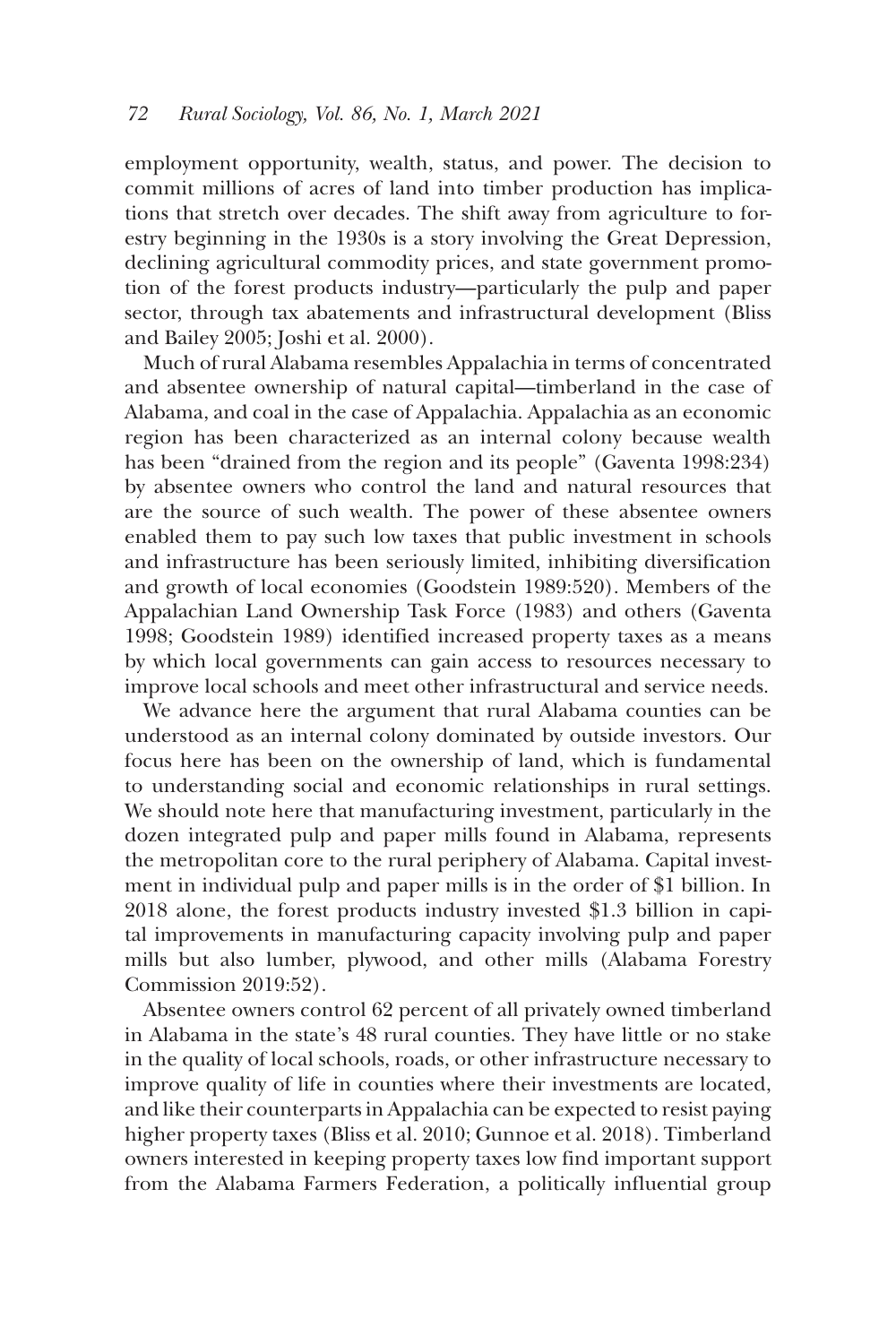which gave the Alabama Commissioner for Agriculture and Industries the "Service to Agriculture Award" for his efforts in keeping Alabama's property taxes low, calling him a "friend and advocate of rural Alabama" for doing so (Davis 2018).

Efforts to change property taxes in Alabama are constrained by the state's Constitution of 1901, which contains provisions designed to protect the interests of large landowners (Flynt 2006; Newman and O'Brien 2011).6 Writing in the Alabama Law Review, Hamill (2002) described Alabama's tax laws as immoral from the perspective of Judeo-Christian ethics, and later wrote: "The tax laws especially deny the rural areas across Alabama the ability to impose fair taxes on the only wealth available in the area, those timber farms, leaving rural public schools among the worst funded in the state and the rural areas trapped in perpetual poverty" (Hamill 2004:6). Alabama native Howell Raines, at the time editorial page editor of the New York Times, gave a commencement address to the University of Alabama where he described Alabama as "an internal colony of the Northeast" and castigated out-of-state corporations who "exploited our resources and our labor, shipped the profits North and dodged the taxes that paid for the roads that hauled their products and schools that educated their workers" (Raines 1993:7–8).

We did not set out to test a model of resource dependency, a concept best addressed by multiple variables defined by context. We did find a substantial overlap between timber dependent counties and counties with highly concentrated ownership and, to a lesser extent, absentee ownership (Figures 1 and 2). Previous research on timber dependency in Alabama has documented limited and declining employment opportunities in the forest products industry (Howze et al. 2003). Virtually all tree planting and initial weed control is done by migrant workers employed by local or regional tree-planting companies (Brodbeck, Bailey, and Morse 2018; McDaniel and Casanova 2003). The next main opportunity for employment comes 18–25 years later at harvest. Harvesting is done by heavy equipment, which is far more productive but employs far fewer workers (Bliss and Flick 1994). Employment generated in the processing of wood by paper mills, sawmills, plywood mills, and other wood products manufacturers has declined dramatically as capital has replaced labor. Between 1992 and 2016, the number of employees in Alabama' forest products industry (logging and manufacturing) declined by 38

<sup>6</sup>To increase property taxes, county governments in Alabama must gain approval by the state legislature before the matter goes on the ballot as an amendment to the Constitution. If the legislature does not grant unanimous consent, the amendment is put before voters in all 67 counties of the state rather than only the county affected.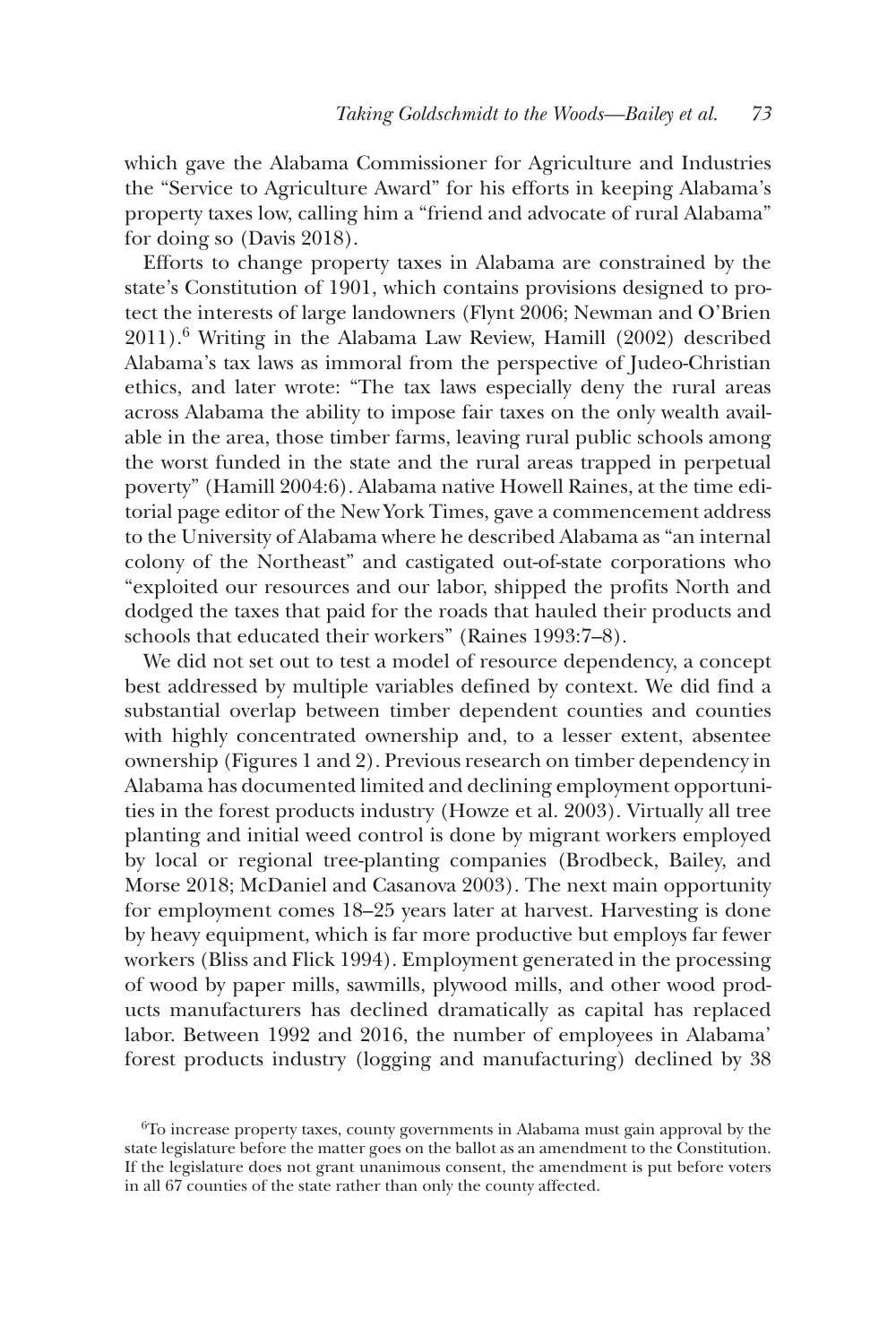percent (U.S. Census Bureau, County Business Patterns, various years). The largest decline affected employment in paper mills, where half the jobs were lost during this period. Workers in the wood products sector (lumber, plywood, etc.) experienced a 45 percent decline in jobs. In short, employment in the forest products industry provides a thin economic base for local economies. When combined with tax policies that allow absentee owners to drain wealth from rural counties rather than invest in human capital and infrastructural needs, limited and declining employment locks many rural counties into a downward spiral of poverty and outmigration as workers and their families seek opportunity elsewhere.

Future research seeking to explore the causal impacts of dependency should consider incorporating landownership variables. The resource dependency literature has focused on social and economic pathologies associated with reliance on a single resource for both employment and community identity. Much of the early research on resource dependency was inspired by issues of resource access on public lands in the Pacific Northwest of the U.S., which may explain why concentrated ownership of private lands were slow to be considered.

#### **Conclusion**

Ownership of land matters a great deal to people in rural areas, where land is a source of identity, security, employment, income, wealth, status, and power. Our data show substantial concentration of timberland ownership in Alabama. Out of 432,000 owners of timberland in Alabama, 0.3 percent own over 1,000 acres, accounting for 35 percent of all privately owned timberland. For our 48 rural Alabama counties, owners of 1,000 acres or more own 39 percent. In these 48 counties, absentee ownership accounts for 62 percent of all privately owned timberland. We argue that in Alabama, concentrated and absentee ownership of land creates conditions of an internal colony, where key decisions are made by powerful outside forces supported by local elites. Supporting the Goldschmidt hypothesis, correlation and regression analyses presented here show both concentrated ownership of timberland and absentee ownership of timberland are negatively associated with quality of life in rural Alabama as measured by a standard set of variables. Whether our results reflect similar experiences in other states of the heavily forested rural South is the subject for future research.

In 1993, Geisler and Salamon called for renewed attention to the importance of land tenure in rural sociology research. Concentrated wealth among individuals and families, whether in land or any other resource, provides successive generations with important advantages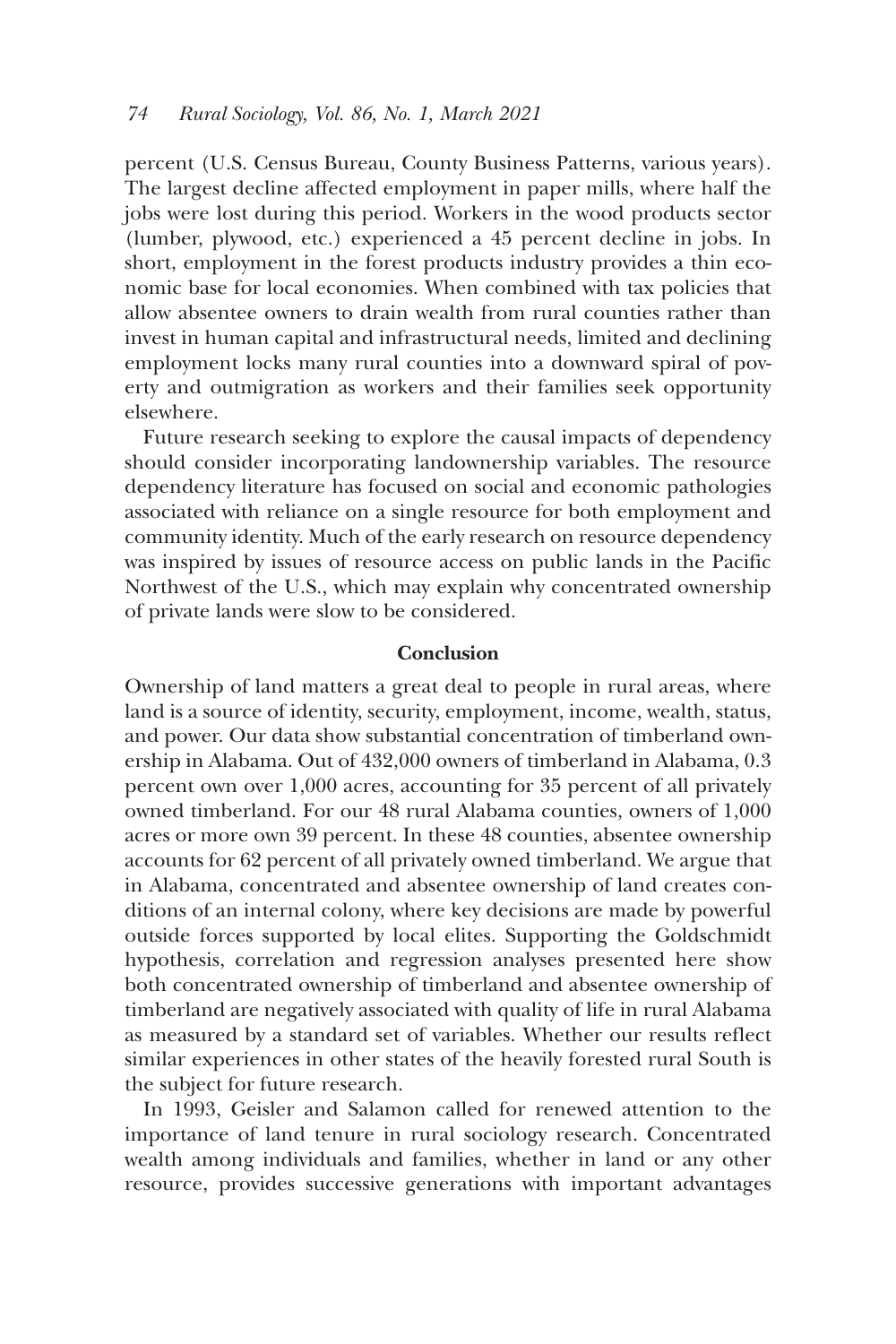in maintaining or increasing their wealth. We believe rural sociologists and others interested in persistent rural poverty and rural quality of life should devote greater attention to who owns the land, a topic that has slipped from our consciousness as scholars even as evidence of persistent poverty, regional inequalities, and inequality of wealth and income in society as a whole have emerged as increasingly important concerns.

The federal government collects large volumes of data on land, but not on who owns the land. The Census of Agriculture provides information at the county level on farm size broken down into 12 categories, crops grown and value of sales, whether produced by owners, part-owners, or tenants, and many other demographic details. But there are no data on what proportion of the land is absentee owned or the extent to which a small number of identifiable owners control large areas. For timberland, we have abundant data at the county level on soil type, species composition, growth rates, harvest rates, and other technical information, but nothing on who owns the land. The closest thing we have to such information is the National Woodland Owner Survey but the sample size of any given state is too small to provide reliable data at the county level; in Alabama, for example, data for only 297 respondents are available for 67 counties (Butler et al. 2016). The USDA Farm Service Agency publishes county-level data on foreign land ownership, but no comparable data are collected for domestic ownership.

The difficulty of collecting landownership data may lessen as county records are digitized. Some counties will choose to make their data available for free while others may charge a fee for access. State governments should (as West Virginia has done) have an interest in developing a database on land ownership for a variety of reasons, including land use planning and taxation. The federal government could mandate such state databases be established to serve any number of practical purposes, not least of which would be to track the concentration of landownership. Resistance to development of such databases should be expected by those whose landholdings are the greatest. If as a society we are going to address growing inequalities in income and wealth, we need to know who owns the land. Rural sociologists should be playing an important role in this effort.

#### **References**

Alabama Department of Conservation. 1960. *Alabama Forest Landowner List: 500 Acres or More*. Montgomery, AL: Alabama Department of Conservation, Forestry Section.

Alabama Department of Revenue. 2019. *Current Use*. Montgomery, AL: Alabama Department of Revenue. Retrieved June 1, 2020 [\(https://revenue.alabama.gov/](https://revenue.alabama.gov/property-tax/current-use/) [property-tax/current-use/](https://revenue.alabama.gov/property-tax/current-use/)).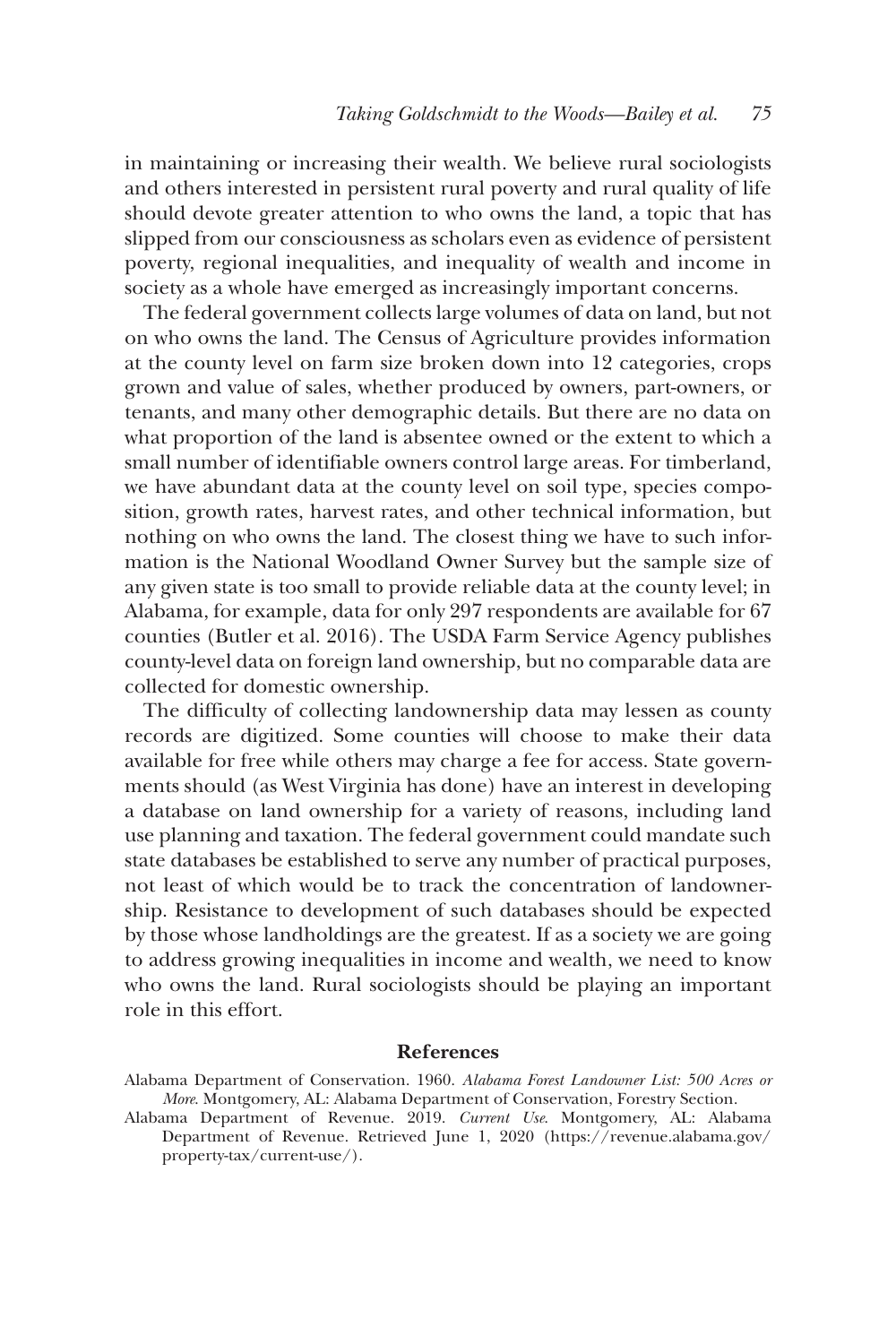- Alabama Forestry Commission. 1973. *Alabama Forest Landowner List: 500 Acres or More*. Montgomery, AL: Alabama Forestry Commission.<br>—. 1982. *Alabama Forest Landowner List: 500 Acres or More.* Montgomery, AL: Alabama
	- Forestry Commission.<br>- 1990. *Alabama Forest Landowner List: 500 Acres or More*. Montgomery, AL: Alabama
	- Forestry Commission.<br>- 2019. *Forest Resource Report 2018*. Montgomery, AL: Alabama Forestry Commission.
	- Retrieved June 1, 2020 [\(https://forestry.alabama.gov/Pages/Management/Forms/](https://forestry.alabama.gov/Pages/Management/Forms/Forest_Resource_Report_2018.pdf) [Forest\\_Resource\\_Report\\_2018.pdf](https://forestry.alabama.gov/Pages/Management/Forms/Forest_Resource_Report_2018.pdf)).
- Appalachian Land Ownership Task Force (ALOTF). 1983. *Who Owns Appalachia? Landownership and Its Impact*. Lexington, KY: University Press of Kentucky.
- Ashwood, Loka, Danielle Diamond, and Kendall Thu. 2013. "Where's the Farmer? Limiting Liability in Midwestern Industrial Hog Production." *Rural Sociology* 79(1):2–27.
- Bailey, Conner and Mahua Majumdar. 2014. "Absentee Forest and Farmland Ownership in Alabama: Capturing Benefits from Natural Capital Controlled by Non-Residents." Pp. 134–49in *Rural Wealth Creation*, edited by John Pender, Thomas G Johnson, Bruce Weber, and J Matthew Fannin. New York: Routledge.
- Bertrand, Alvin L. (ed.). 1962. *Rural Land Tenure in the United States: A Socio-Economic Approach to Problems, Programs, and Trends*. Baton Rouge: Louisiana State University Press.
- Bliss, John, Erin Clover Kelly, Jesse Abrams, Conner Bailey, and Janice Dyer. 2010. 'Disintegration of the U.S. Industrial Forest Estate: Dynamics, Trajectories, and Questions." *Small-scale Forestry* 9:53–66.
- Bliss, John and Conner Bailey. 2005. "Pulp, Paper, and Poverty: Forest-based Rural Development in Alabama, 1950–2000". Pp. 138–58 in *Communities and Forests: Where People Meet the Land, edited by Robert Lee and Don Field*. Corvallis: Oregon State University Press.
- Bliss, John and Warren Flick. 1994. "With a Saw and a Truck: Alabama Pulpwood Producers." *Forest & Conservation History* 38(2):79–89.
- Bliss, John C., Mary L. Sisock, and Thomas W. Birch. 1998. "Ownership Matters: Forestland Concentration in Rural Alabama." *Society & Natural Resources* 11(4):401–10.
- Bliss, John C., Tamara L. Walkingstick, and Conner Bailey. 1998. "Development or Dependency?" *Journal of Forestry* 96(3):24–30.
- Borras, Jr., Saturnino M., Jennifer C. Franco, Sergio Gómez, Cristóbal Kay, and Max Spoor. 2012. "Land Grabbing in Latin America and the Caribbean." *Journal of Peasant Studies* 39(3–4):845–72.
- Brodbeck, Arnold, Conner Bailey, and Wayde Morse. 2018. "Seasonal Migrant Labor in the Forest Industry of the Southeastern United States: The Impact of H-2B Employment on Guatemalan Livelihoods." *Society and Natural Resources* 31(9):1012–29.
- Butler, Bret, Jaketon H. Hewes, Brenton J. Dickinson, Kyle Andrejczyk, Sarah M. Butler, and Marla Markowski-Linsay. 2016. *USDA Forest Service National Woodland Owner Survey: National, Regional, and State Statistics for Family Forest and Woodland Ownerships with 10*+ *Acres, 2011-2014*. Res. Bull. NRS-99. Newtown Square, PA: UISDA Forest Service, Northern Research Station. Retrieved June 1, 2020 ([https://www.fs.fed.us/nrs/](https://www.fs.fed.us/nrs/pubs/rb/rb_nrs99.pdf) [pubs/rb/rb\\_nrs99.pdf](https://www.fs.fed.us/nrs/pubs/rb/rb_nrs99.pdf)).
- Cameron, A. Colin and Pravin K. Trivedi. 2013. *Regression Analysis of Count Data*. New York: Cambridge University Press.
- Carroll, Mathew S. and Robert G. Lee. 1990. "Occupational Community and Identity Among Pacific Northwestern Loggers: Implications for Adapting to Economic Changes." Pp. 159–75 in *Community and Forestry: Continuities in the Sociology of Natural Resources*, edited by Robert G. Lee, Don R. Field, and W. Rable Burch. Boulder, CO: Westview Press.
- Cook, Annabel K. 1995. "Increasing Poverty in Timber-Dependent Areas in Western Washington." *Society & Natural Resources* 8(2):97–109.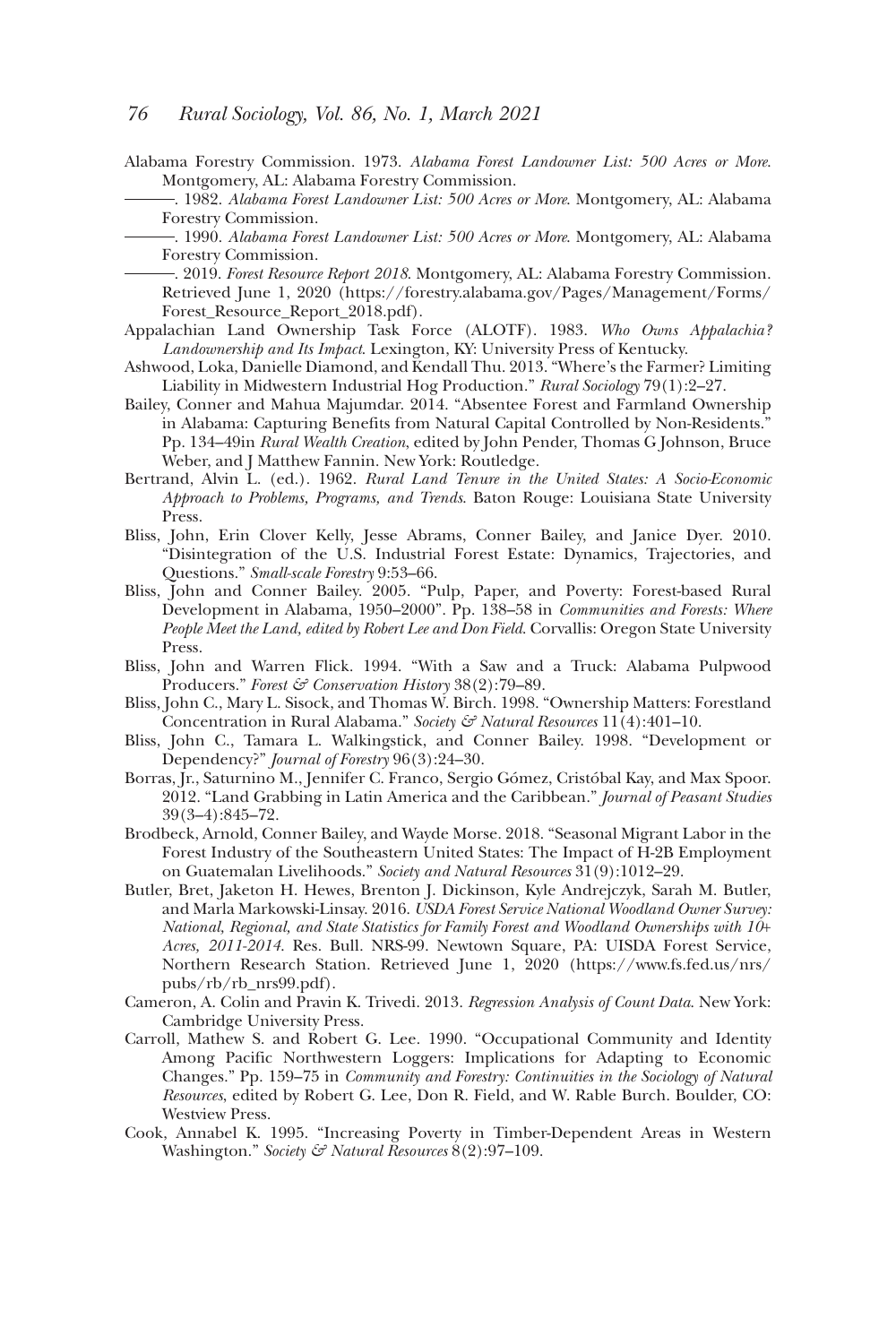- Davis, Debra. 2018. "Federation Honors John McMillan with Service to Agriculture Award." *Neighbors Magazine*, December 2018. Published November 27, 2018. Retrieved June 1, 2020 [\(https://issuu.com/alabamafarmersfederation/docs/n1218](https://issuu.com/alabamafarmersfederation/docs/n1218)).
- Deininger, Klaus and Derek Byerlee. 2010. *Rising Global Interest in Farmland; Can it Yield Sustainable and Equitable Benefits?* Washington, DC: The World Bank.
- Fairbairn, Madeleine. 2014. "'Like Gold with Yield': Evolving Intersections between Farmland and Finance." Journal of Peasant Studies 41(5):777-95.
- Farmland and Finance." *Journal of Peasant Studies* 41(5):777–95. . 2020. *Fields of Gold; Financing the Global Land Rush*. Ithaca, NY: Cornell University Press.
- Fisher, Dana R. 2001. "Resource Dependency and Rural Poverty: Rural Areas in the United States and Japan." *Rural Sociology* 66(2):181–202.
- Flick, Warren A., Steve W. Krietemeyer, and Clifford A. Hickman. 1989. *Current Use Property Assessment in Alabama*. Bulletin 600. August 1989. Auburn, AL: Alabama Agricultural Experiment Station. Retrieved June 1, 2020 ([http://aurora.auburn.edu/bitstream/](http://aurora.auburn.edu/bitstream/handle/11200/2516/1779BULL.pdf?sequence=1) [handle/11200/2516/1779BULL.pdf?sequence=1](http://aurora.auburn.edu/bitstream/handle/11200/2516/1779BULL.pdf?sequence=1)).
- Flynt, Wayne. 2006. *Alabama in the Twentieth Century*. Tuscaloosa, AL: University of Alabama Press.

Fox, John. 1984. *Linear Statistical Models and Related Methods*. New York: John Wiley & Sons.

- FORISK. 2018. *Tracking the Top Timberland Owners and Managers, 2018*. April 26, 2018. Retrieved June 1, 2020 [\(http://forisk.com/blog/2018/04/26/tracking-top-timbe](http://forisk.com/blog/2018/04/26/tracking-top-timberland-owners-managers-2018/) [rland-owners-managers-2018/\)](http://forisk.com/blog/2018/04/26/tracking-top-timberland-owners-managers-2018/).
- Freudenburg, William R. 1992. "Addictive Economies: Extractive Industries and Vulnerable Localities in a Changing World Economy." *Rural Sociology* 57(2):305–32.
- Freudenburg, William R. and Robert Gramling. 1994. "Natural Resources and Poverty: A Closer Look." *Society and Natural Resources* 78:5–22.
- Gaventa, John. 1980. *Power and Powerlessness; Quiescence and Rebellion in an Appalachian Valley*. Champaign, IL: University of Illinois Press.<br>- 1998. "The Political Economy of Land Tenure: Appalachia and the Southeast."
	- Pp. 227–44in *Who Owns America? Social Conflict over Property Rights*, edited by Harvey Jacobs. Madison, WI: University of Wisconsin Press.
- Garkovich, Lorraine and Ann M. Bell. 1995. "Charting Trends in Rural Sociology: 1986– 1995." *Rural Sociology* 60(4):571–84.
- Gardner, William, Edward P. Mulvey, and Esther C. Shaw. 1995. "Regression Analyses of Counts and Rates: Poisson, Overdispersed Poisson, and Negative Binomial Models." *Psychological Bulletin* 118(3):392–404.
- 
- Geisler, Charles. <sup>2</sup> and and Poverty in the United States: Insights and Oversights." *Land* 2014. The United States: Insights and Oversights." *Land Economics* 71(1):16–34.
- Geisler, Charles, and Fouad Makki. 2014. "People, Power, and Land: New Enclosures on a Global Scale." *Rural Sociology* 79(1):28–33.
- Geisler, Charles and Sonya Salamon. 1993. "Returning Land Tenure to the Forefront of Rural Sociology." *Rural Sociology* 58(4):529–31.
- Gilles, Jere Lee and Michael Dalecki. 1988. "Rural Well-being and Agricultural Change in Two Farming Regions." *Rural Sociology* 53(1):40–55.
- Goldschmidt, Walter. 1978. *As You Sow*. Montclair, NJ: Allanheld, Osman and Co., Publishers Inc.
- Goodstein, Eban. 1989. "Landownership, Development, and Poverty in Southern Appalachia." *Journal of Developing Areas* 23:519–34.
- Green, Gary P. 1985. "Large-Scale Farming and the Quality of Life in Rural Communities: Furter Specification of the Goldschmidt Hypothesis." *Rural Sociology* 50(2):262–74.
- Gunnoe, Andrew. 2014. "The Political Economy of Institutional Landownership:
	- Neorentier Society and the Financialization of Land." *Rural Sociology* 79(4):478–504.<br>- 2016. "The Financialization of the US Forest Products Industry: Socio-Economic Relations, Shareholder Value, and the Restructuring of an Industry." *Social Forces* 94(3):1075–101.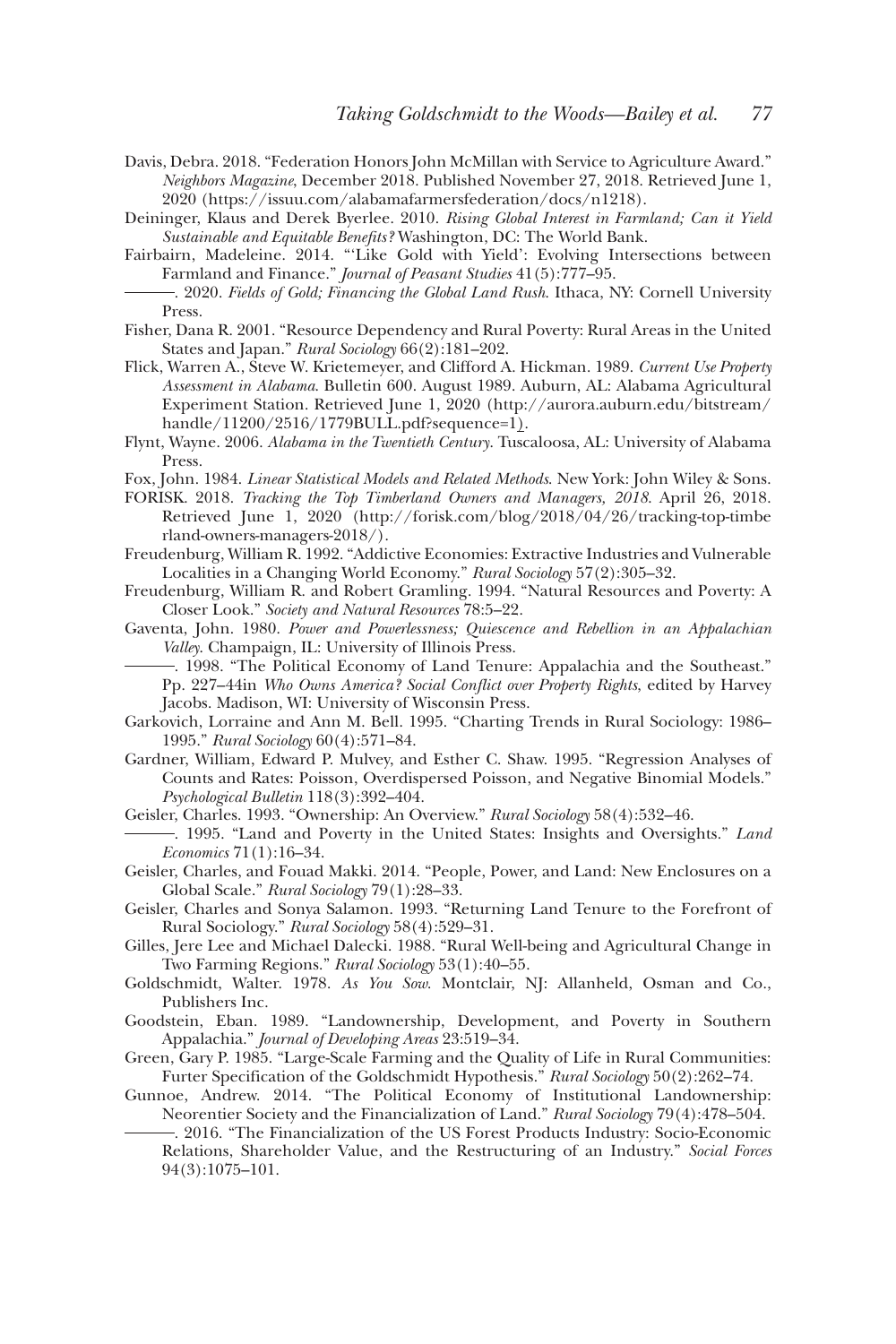#### *78 Rural Sociology, Vol. 86, No. 1, March 2021*

Gunnoe, Andrew, Conner Bailey, and Lord Ameyaw. 2018. "Millions of Acres, Billions of Trees: Socio-ecological Impacts of Shifting Timberland Ownership." *Rural Sociology* 84(4):799–822.

Gunnoe, Andrew and Paul K. Gellert. 2010. "Financialization, Shareholder Value, and the Transformation of Timberland Ownership in the US." *Critical Sociology* 37(3):265–84.

Hamill, Susan P. 2002. "An Argument for Tax Reform Based on Judeo-Christian Ethics." *Alabama Law Review* 54:1–112. 2004. "Tax Policy as a Moral Issue under Judeo-Christian Ethics." 2004 Swig

Lecture, Swig Judaic Studies Program, University of San Francisco. September 14, 2004. Retrieved June 1, 2020 [\(https://www.law.ua.edu/misc/hamill/Swig.2.pdf](https://www.law.ua.edu/misc/hamill/Swig.2.pdf)).

- Harris, Craig K. and Jess Gilbert. 1982. "Large-Scale Farming, Rural Income, and Goldschmidt's Agrarian Thesis." *Rural Sociology* 47(3):449–58.
- Hartsell, Andrew J. and Mark J. Brown. 2002. *Forest Statistics for Alabama, 2000. Resource Bull. SRS-67*. Ashville, NC: USDA Forest Service, Southern Research Station.
- Hartsell, Andrew J. and Jason A. Cooper. 2013. *Alabama's Forests, 2010*. Resource Bull. SRS– 193. Asheville, NC: USDA Forest Service, Southern Research Station.
- Hedlund, Arnold and J. M. Earles. 1973. *Forest Statistics for Alabama Counties*. Resource Bulletin SRS-039. New Orleans, LA: Southern Research Station, USDA Forest Service. Retrieved June 1, 2020 [\(https://www.srs.fs.usda.gov/pubs/4845](https://www.srs.fs.usda.gov/pubs/4845)).
- Hettinger, Johnathan. 2017. "Sale of Timber Land Went Mostly to a Handful of Foreign Investors." June 22, 2017. Midwest Center for Investigative Reporting. Retrieved June 1, 2020 ([http://investigatemidwest.org/2017/06/22/sale-of-timber-land-went-mostl](http://investigatemidwest.org/2017/06/22/sale-of-timber-land-went-mostly-to-a-handful-of-foreign-investors/) [y-to-a-handful-of-foreign-investors/\)](http://investigatemidwest.org/2017/06/22/sale-of-timber-land-went-mostly-to-a-handful-of-foreign-investors/).

Hilbe, Joseph M. 2011. *Negative Binomial Regression*. New York: Cambridge University Press.

- Howze, Glenn R., Laura J. Robinson, and Joni F. Norton. 2003. "Historical Analysis of Timber Dependency in Alabama." *Southern Rural Sociology* 19(2):1–39.
- Humphrey, Craig, Gigi Berardi, Matthew S. Carroll, Sally Fairfax, Louise Fortmann, Charles Geisler, Thomas G. Johnson, Jonathan Kusel, Robert G. Lee, Seth Macinko, Michael D. Schulman, and Patrick C. West. 1993. "Theories in the Study of Natural Resource-Dependent Communities and Persistent Rural Poverty in the United States." Pp. 136– 72 in *Persistent Poverty in Rural America*, edited by Rural Sociological Society Task Force on Persistent Rural Poverty. Boulder, CO: Westview Press.
- Jackson-Smith, Douglas and Peggy Petrzelka. 2014. "Land Ownership in American Agriculture." Pp. 51–68 in *Rural America in a Globalizing World: Problems and Prospects for the 2010s*, edited by Conner Bailey, Leif Jensen, and Elizabeth Ransom. Morgantown, WV: West Virginia University Press.
- Joshi, Mahendra, John C. Bliss, Conner Bailey, Larry Teeter, and Keith J. Ward. 2000. "Investing in Industry, Underinvesting in Human Capital: Forest—Based Rural Development in Alabama." *Society and Natural Resources* 13(4):291–319.
- Kaufman, Harold F. and Lois C. Kaufman. 1946. *Toward the Stabilization and Enrichment of a Forest Community: The Montana Study*. Missoula, MT: University of Montana Press.
- Krannich, Richard S., Brian Gentry, A. E. Luloff, and Peter G. Robertson. 2014. "Resource Dependency in Rural America: Continuities and Change." Pp. 208–25 in *Rural America in a Globalizing World*, edited by Conner Bailey, Leif Jensen, and Elizabeth Ransom. Charleston, WV: West Virginia University Press.
- Kusel, Jonathan. 2001. "Assessing Well-Being in Forest Dependent Communities." *Journal of Sustainable Forestry* 13(1):359–84.
- Kusel, Jonathan and Louise Fortmann. 1991. *Well-Being in Forest-Dependent Communities*. 2 Volumes. Sacramento, CA: Forest and Rangeland Resources Assessment Program, California Department of Forestry and Fire Protection.
- Landis, Paul H. 1938. *Three Iron Mining Towns: A Study of Cultural Change*. Ann Arbor, MI: Edwards Bros.
- Lee, Robert G., Donald R. Field, and William R. Burch. 1990. *Community and Forestry: Continuities in the Sociology of Natural Resources*. Boulder, CO: Westview Press.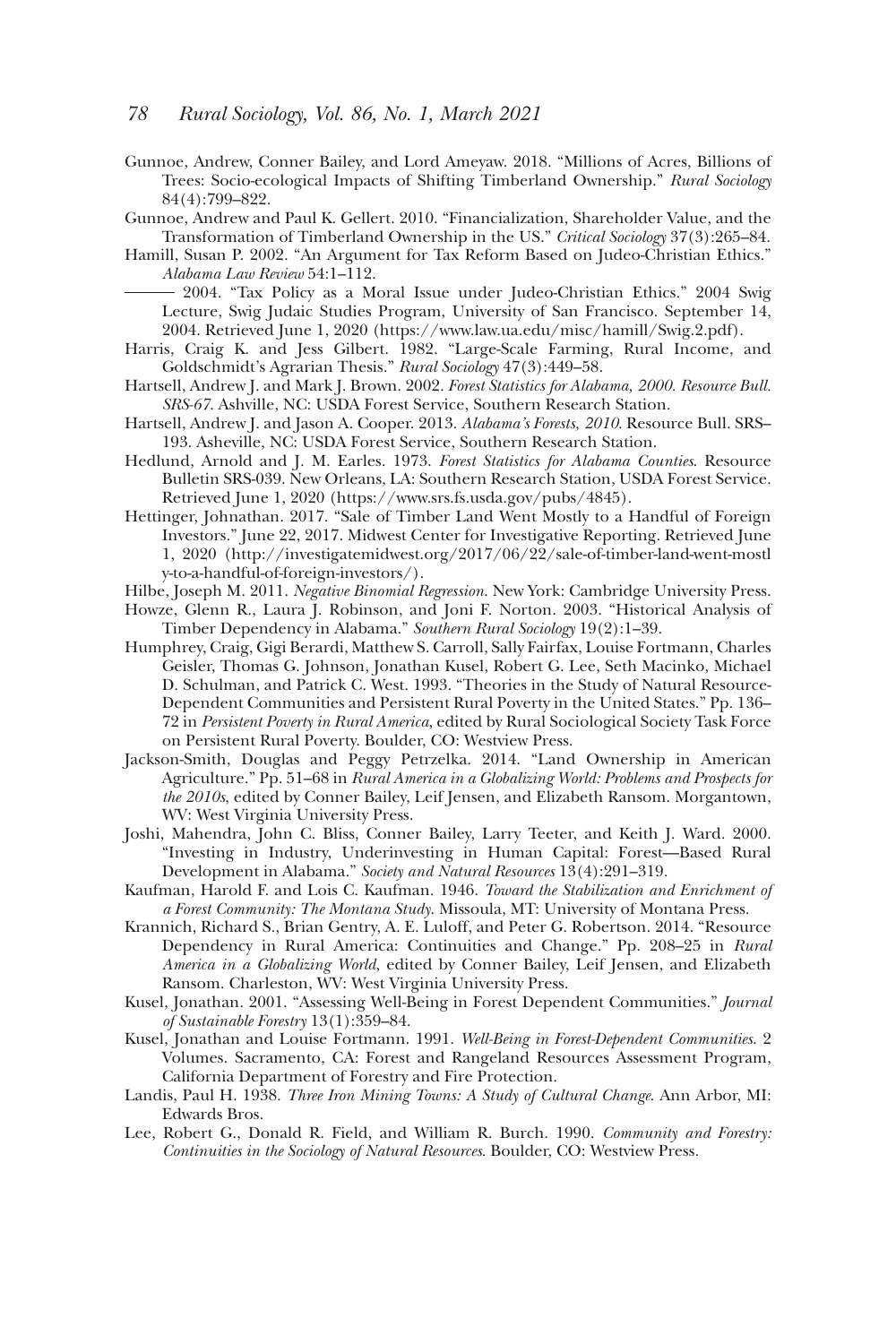- Lobao, Linda M., Michael D. Shulman, and Louis E. Swanson. 1993. "Still Going: Recent Debates on the Goldschmidt Hypothesis." *Rural Sociology* 58(2):277–88.
- Long, J.Scott and Jeremy Freese. 2006. *Regression Models for Categorical and Limited Dependent Variables using Stata*. College Station, TX: Stata Press.
- Lyson, Thhomas A. and Rick Welsh. 2005. "Agricultural Industrialization, Anticorporate Farming Laws, and Rural Community Welfare." *Environment and Planning A* 37:1479–91.
- Lyson, Thomas A., Robert J. Torres, and Rick Welsh. 2001. "Scale of Agricultural Production, Civic Engagement, and Community Welfare." *Social Forces* 80(1):311–27.
- Machlis, Gary E. and Jo Ellen Force. 1988. "Community Stability and Timber-Dependent Communities." *Rural Sociology* 53(2):220–34.
- Machlis, Gary E., Jo Ellen Force, and Randy G. Balice. 1990. "Timber, Minerals, and Social Change: An Exploratory Test of Two Resource-Dependent Communities." *Rural Sociology* 55(3):411–24.
- McDaniel, Josh and Vanessa Casanova. 2003. "Pines in Lines: Tree Planting, H2B Guest Workers, and Rural Poverty in Alabama." *Southern Rural Sociology* 19(1):73–96.
- McMichael, Philip. 2014. "Rethinking Land Grab Ontology." *Rural Sociology* 79(1):34–55.
- Newman, Katherine S. and Rourke L. O'Brien. 2011. *Taxing the Poor; Doing Damage to the Truly Disadvantaged*. Berkeley, CA: University of California Press.
- Norton, Joni F., Glenn R. Howze, and Laura J. Robinson. 2003. "Regional Comparisons of Timber Dependency: The Northwest and the Southeast." *Southern Rural Sociology* 19(2):40–59.
- Overdevest, Christine and Gary P. Green. 1995. "Forest Dependence and Community Well Being: A Segmented Market Approach." *Society and Natural Resources* 8(2):111–31.
- Pan, Yi, Yaoqi Zhang, and Bret J. Butler. 2007. "Trends among Family Forest Owners in Alabama, 1994–2004." *South Journal of Applied Forestry* 31(3):117–23.
- PARCA (Public Affairs Research Council of Alabama). 2019. *How Alabama Taxes Compare, 2019 Report*. December 2019. Birmingham, AL: PARCA. Retrieved June 1, 2020 ([https://parcalabama.org/how-alabama-taxes-compare-2019-edition/\)](https://parcalabama.org/how-alabama-taxes-compare-2019-edition/).
- Raines, Howell. 1993. Commencement Speech by Howell Raines, University of Alabama, May 15, 1993. Transcript provided by author.
- Sisock, Mary. 1998. "Unequal Shares: Forest Land Concentration and Well-Being in Rural Alabama." MS Thesis, School of Forestry, Auburn University.
- Sorokin, Pitirim A., Carle C. Zimmerman, and Charles J. Galpin. 1965 [1930]. *A Systematic Source Book in Rural Sociology*. Volume 1. Originally published by the University of Minnesota Press. New York: Russell & Russell.
- Stedman, Richard C.2013. "Resource Dependence and Rural Development." Pp. 77–91 in *Handbook of Rural Development*, edited by Gary P. Green. Northampton, MA: Edward Elgar.
- Stedman, Richard C., John R. Parkins, and Thomas M. Beckley. 2004. "Resource Dependence and Community Well-Being in Rural Canada." *Rural Sociology* 69(2):213–34.
- Tabachnick, Barbara G. and Linda S. Fidell. 2007. *Using Multivariate Statistics* (5th ed). Boston, MA: Pearson.
- U.S. Census Bureau. n.d.-a. *American Community Survey 5-Year Estimates*. Washington, DC: Author.<br>- . n.d.-b. *County Business Patterns*. Geographic Area Series. Various Years. Washington,
	- DC: Author.
- USDA Farm Service Agency. n.d. *Foreign Holdings of U.S. Agricultural Lands Through December 31, 2017*. Washington, DC: Farm Service Agency, USDA. Retrieved June 1, 2020 ([https://www.fsa.usda.gov/Assets/USDA-FSA-Public/usdafiles/EPAS/PDF/afida](https://www.fsa.usda.gov/Assets/USDA-FSA-Public/usdafiles/EPAS/PDF/afida2017report.pdf) [2017report.pdf\)](https://www.fsa.usda.gov/Assets/USDA-FSA-Public/usdafiles/EPAS/PDF/afida2017report.pdf).
- Varghese, Jeji, Naomi T. Krogman, Thomas M. Beckley, and Solange Nadeau. 2006. "Critical Analysis of the Relationship between Local Ownership and Community Resiliency." *Rural Sociology* 71(3):505–27.